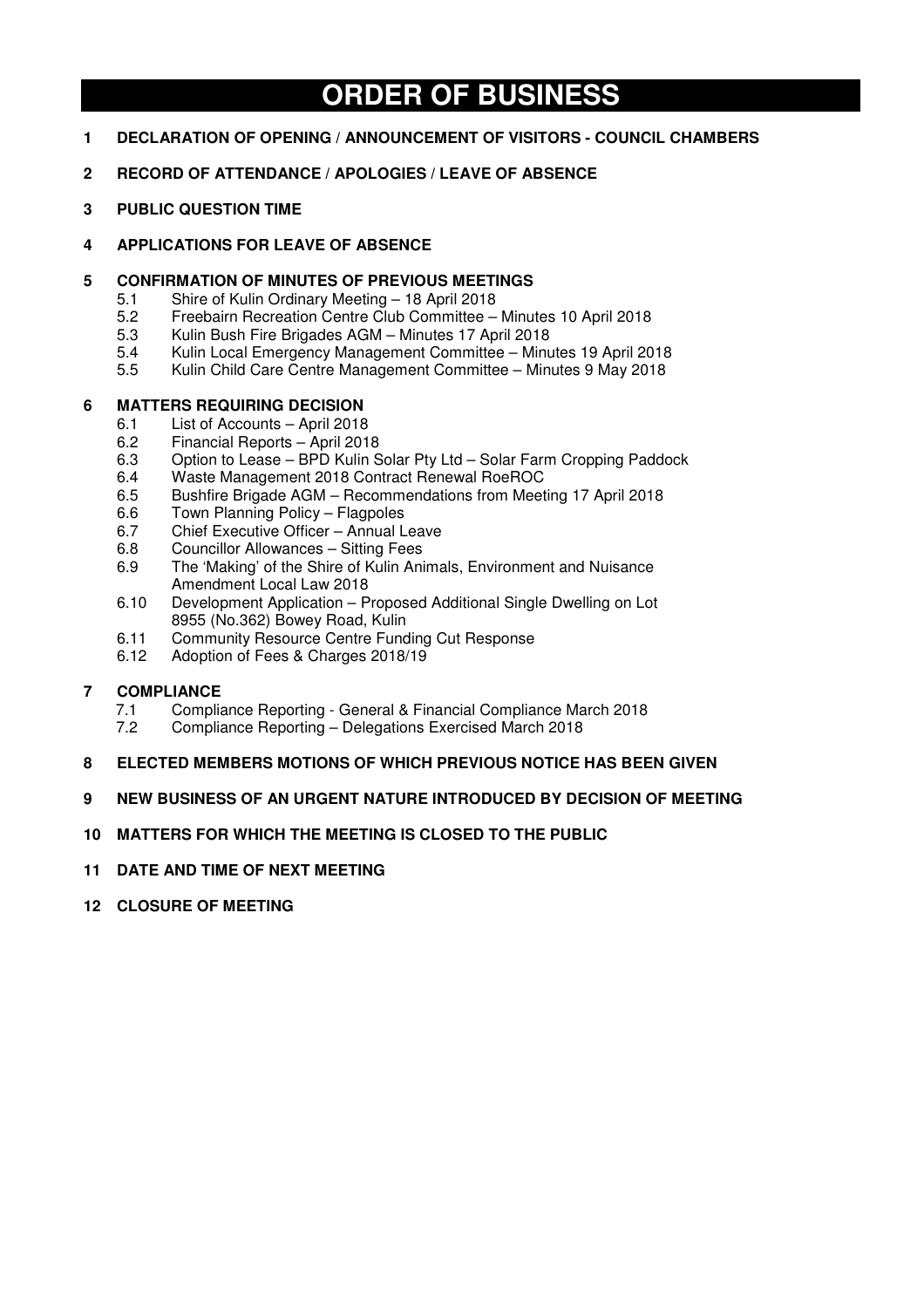# **Minutes of an Ordinary Meeting of Council held in the Council Chambers on Wednesday 16 May 2018 commencing at 4.38pm**

# **1. DECLARATION OF OPENING / ANNOUNCEMENT OF VISITORS**

# **2. RECORD OF ATTENDANCE/APOLOGIES/LEAVE OF ABSENCE**

| Attendance          |                                |
|---------------------|--------------------------------|
| <b>BD</b> West      | President                      |
| <b>RD Duckworth</b> | Deputy President               |
| <b>HT</b> McInnes   | Councillor                     |
| G Robins            | Councillor                     |
| <b>B</b> Smoker     | Councillor                     |
| R Bowey             | Councillor                     |
| <b>BP</b> Taylor    | Councillor                     |
| M Lucchesi          | Councillor                     |
| L Varone            | Councillor                     |
| N Mason             | <b>Chief Executive Officer</b> |
| C Vandenberg        | Deputy CEO                     |
| J Hobson            | Manager of Works               |
| N Thompson          | ESO / Minutes                  |

West Ward **West Ward** Town Ward Town Ward West Ward Town Ward Central Ward Central Ward East Ward

Apologies Nil

- **3. PUBLIC QUESTION TIME**  Nil
- **4. APPLICATIONS FOR LEAVE OF ABSENCE**  Nil

# **5. CONFIRMATION OF MINUTES OF PREVIOUS MEETINGS**

Shire of Kulin Ordinary Meeting – 18 April 2018

**01/0518** 

**Moved Cr Smoker Seconded Cr Robins that the minutes of the Ordinary Council Meeting held on 18 April 2018 be confirmed as a true and correct record.** 

 **Carried 9/0** 

Freebairn Recreation Centre Club Committee Meeting – 10 April 2018

**02/0518** 

**Moved Cr Bowey Seconded Cr Taylor that the minutes of the Freebairn Recreation Centre Club Committee Meeting held on 10 April 2018 be confirmed as a true and correct record.** 

 **Carried 9/0** 

Kulin Bush Fire Brigades Annual General Meeting – 17 April 2018

#### **03/0518**

**Moved Cr Smoker Seconded Cr Lucchesi that the minutes of the Kulin Bush Fire Brigades Annual General Meeting held on 17 April 2018 be confirmed as a true and correct record.** 

 **Carried 9/0** 

Kulin Local Emergency Management Committee Meeting – 19 April 2018

#### **04/0518**

**Moved Cr McInnes Seconded Cr Taylor that the minutes of the Kulin Local Emergency Management Committee Meeting held on 17 April 2018 be confirmed as a true and correct record.** 

 **Carried 9/0**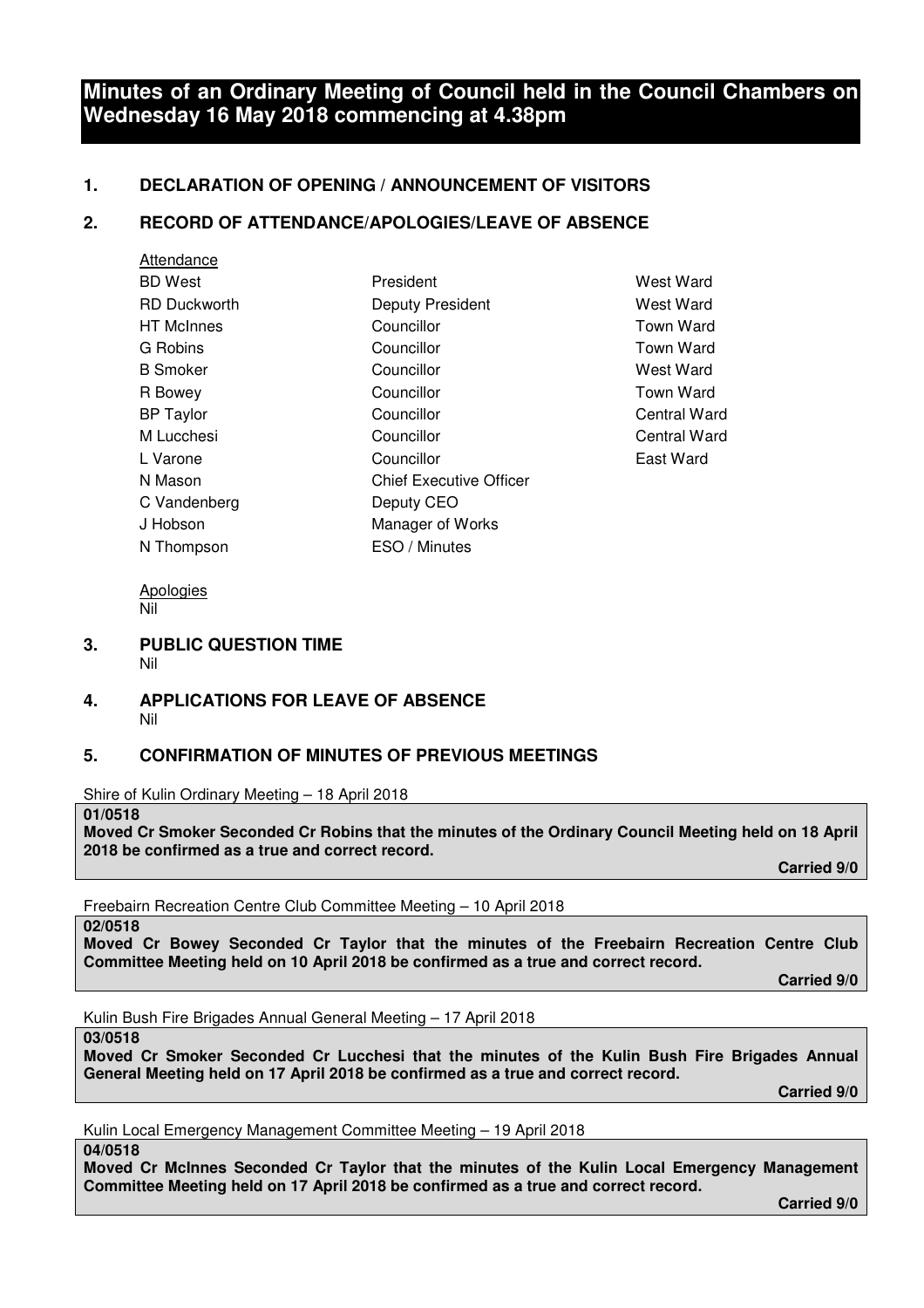**05/0518** 

**Moved Cr Lucchesi Seconded Cr Robins that the minutes of the Kulin Child Care Centre Management Committee Meeting held on 9 May 2018 be confirmed as a true and correct record.** 

 **Carried 9/0** 

# **6 MATTERS REQUIRING DECISION**

# **6.1 List of Accounts – April 2018**

| <b>RESPONSIBLE OFFICER:</b>        | DCEO  |
|------------------------------------|-------|
| FILE REFERENCE:                    | 12.06 |
| <b>AUTHOR:</b>                     | DCEO  |
| <b>STRATEGIC REFERENCE/S:</b>      | 12 O1 |
| <b>DISCLOSURE OF INTEREST: Nil</b> |       |

# **SUMMARY:**

Attached is the list of accounts paid during the month of April 2018 for Council's consideration.

**BACKGROUND & COMMENT:**  Nil **FINANCIAL IMPLICATIONS:**  Nil **STATUTORY AND PLANNING IMPLICATIONS:**  Nil **POLICY IMPLICATIONS:**  Nil **COMMUNITY CONSULTATION:**  Nil **WORKFORCE IMPLICATIONS:**  Nil

# **OFFICER'S RECOMMENDATION:**

That April payments being cheque No's 243 (Trip) 385 – 386 (Trust Fund), 2114 – 2118 (Kulin Bush Races), 36963 - 36972 (Municipal), EFT No's 13883 - 13971, DD6472.1 – 6479.5 (Municipal), credit card payments, creditor payments, and other vouchers from the Municipal Fund totalling \$336,373.06 be received.

# **VOTING REQUIREMENTS:**

Simple majority required.

# **06/0518**

**Moved Cr Bowey Seconded Cr Smoker that April payments being cheque No's 243 (Trip) 385 – 386 (Trust Fund), 2114 – 2118 (Kulin Bush Races), 36963 - 36972 (Municipal), EFT No's 13883 - 13971, DD6472.1 – 6479.5 (Municipal), credit card payments, creditor payments, and other vouchers from the Municipal Fund totalling \$336,373.06 be received.** 

 **Carried 9/0** 

# **6.2 Financial Reports – April 2018**

**RESPONSIBLE OFFICER:** DCEO **FILE REFERENCE:** 12.01 **AUTHOR:** DCEO **STRATEGIC REFERENCE/S:** 12.01 **DISCLOSURE OF INTEREST:** Nil

# **SUMMARY:**

Attached are the financial reports for the period ending 30 April 2018.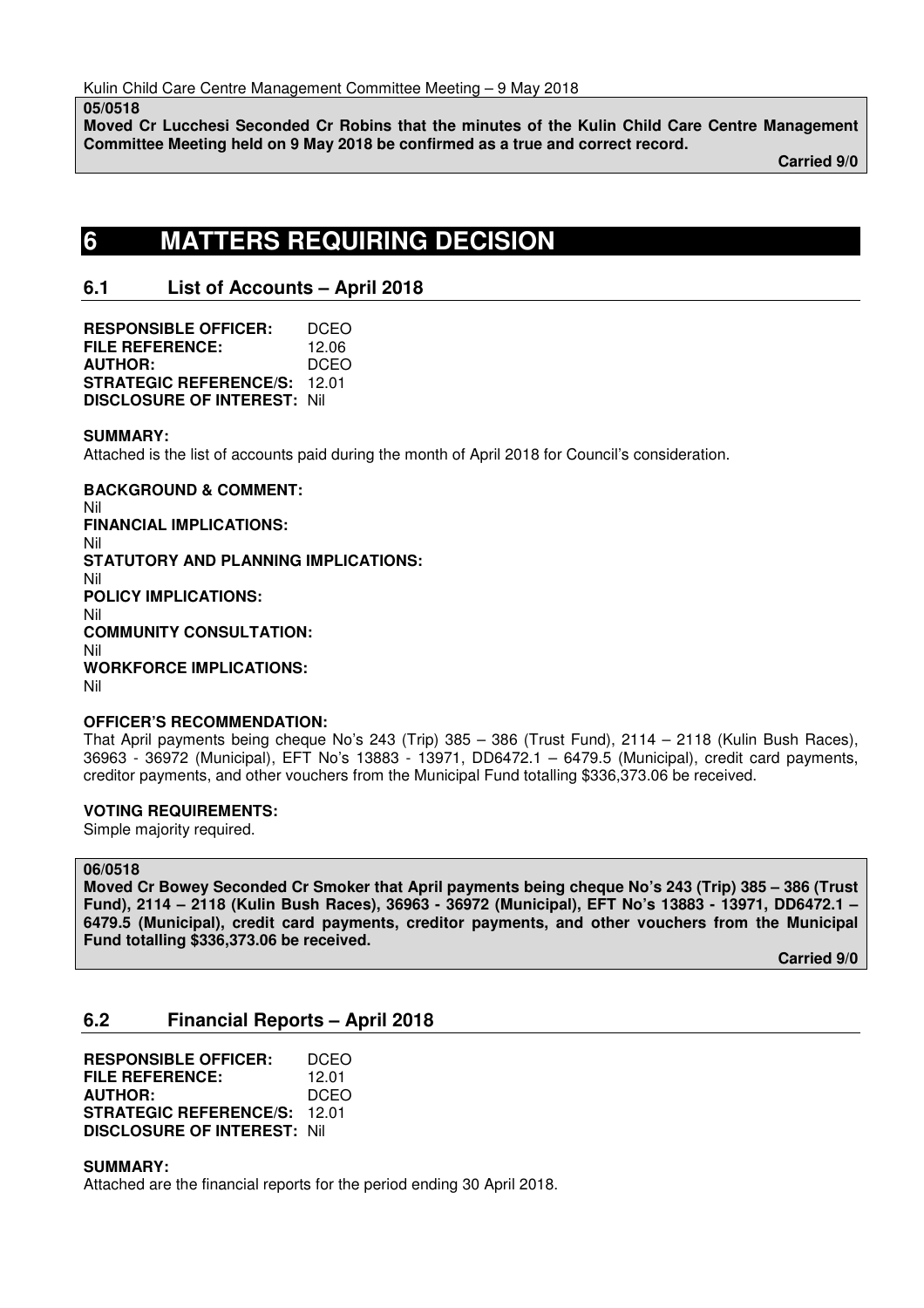# **BACKGROUND & COMMENT:**

We currently have a net current asset balance of \$1,135,000. Remaining (significant) budgeted income and expenditure are outlined in the table below:

| <b>Major Income before Year End</b> |        | Major Expenditure before Year End |        |  |
|-------------------------------------|--------|-----------------------------------|--------|--|
| <b>FA Grant</b>                     | \$230K | <b>Employee Costs</b>             | \$440k |  |
| Private Works                       | \$40K  | Fuel                              | \$60k  |  |
| <b>RRG Grant</b>                    | \$70K  | Loan Repayment                    | \$50k  |  |
| Transfer from Reserve               | \$200K | Transfers to Reserve              | \$400k |  |
|                                     |        | Utilities & Other                 | \$60   |  |

The forecast for the net current assets balance at 30 June 2018 remains at \$250,000 as presented in the budget review.

# **FINANCIAL IMPLICATIONS:**

Nil

# **STATUTORY AND PLANNING IMPLICATIONS:**

Regulation 34 of the Local Government (Financial Management) Regulations 1996 requires local governments to prepare each month a statement of financial activity reporting on the revenue and expenditure of funds for the month in question.

**POLICY IMPLICATIONS:**  Nil **COMMUNITY CONSULTATION:**  Nil **WORKFORCE IMPLICATIONS:** 

Nil

# **OFFICER'S RECOMMENDATION:**

That Council endorse the monthly financial statement for the period ending 30 April 2018.

# **VOTING REQUIREMENTS:**

Simple majority required.

#### **07/0518**

**Moved Cr Varone Seconded Cr Lucchesi that Council endorse the monthly financial statement for the period ending 30 April 2018.** 

 **Carried 9/0** 

**Judd Hobson left the Council Chambers at 5.06pm and returned at 5.12pm** 

**CEO Noel Mason declared an interest in Item 6.3** 

# **6.3 Option to Lease – BPD Kulin Solar Pty Ltd – Solar Farm - Cropping Paddock**

| <b>RESPONSIBLE OFFICER:</b> | CEO.                                                                                                       |
|-----------------------------|------------------------------------------------------------------------------------------------------------|
| <b>FILE REFERENCE:</b>      | 05.19 Lease of Land – Portion of Lot 9002, Kulin                                                           |
| <b>AUTHOR:</b>              | CEO.                                                                                                       |
|                             | <b>STRATEGIC REFERENCE/S:</b> CSP - Environment - Sustainable alternate energy solutions                   |
|                             | <b>DISCLOSURE OF INTEREST:</b> CEO - The appointment of Veris as a planning consultant to develop the DA - |
|                             | brother of CEO works for Veris (business development manager)                                              |

#### **SUMMARY:**

*Note: the report is carried over from the April Meeting.*  **Additional information;** 

- **1. White chemical drums have been placed in the paddock for Councillors to view size of lot, screening options and distances;**
- **2. Attachment 7.1 Proposed Layout Plan**
- **3. Attachment 7.2 Completed Option to Lease Deed.**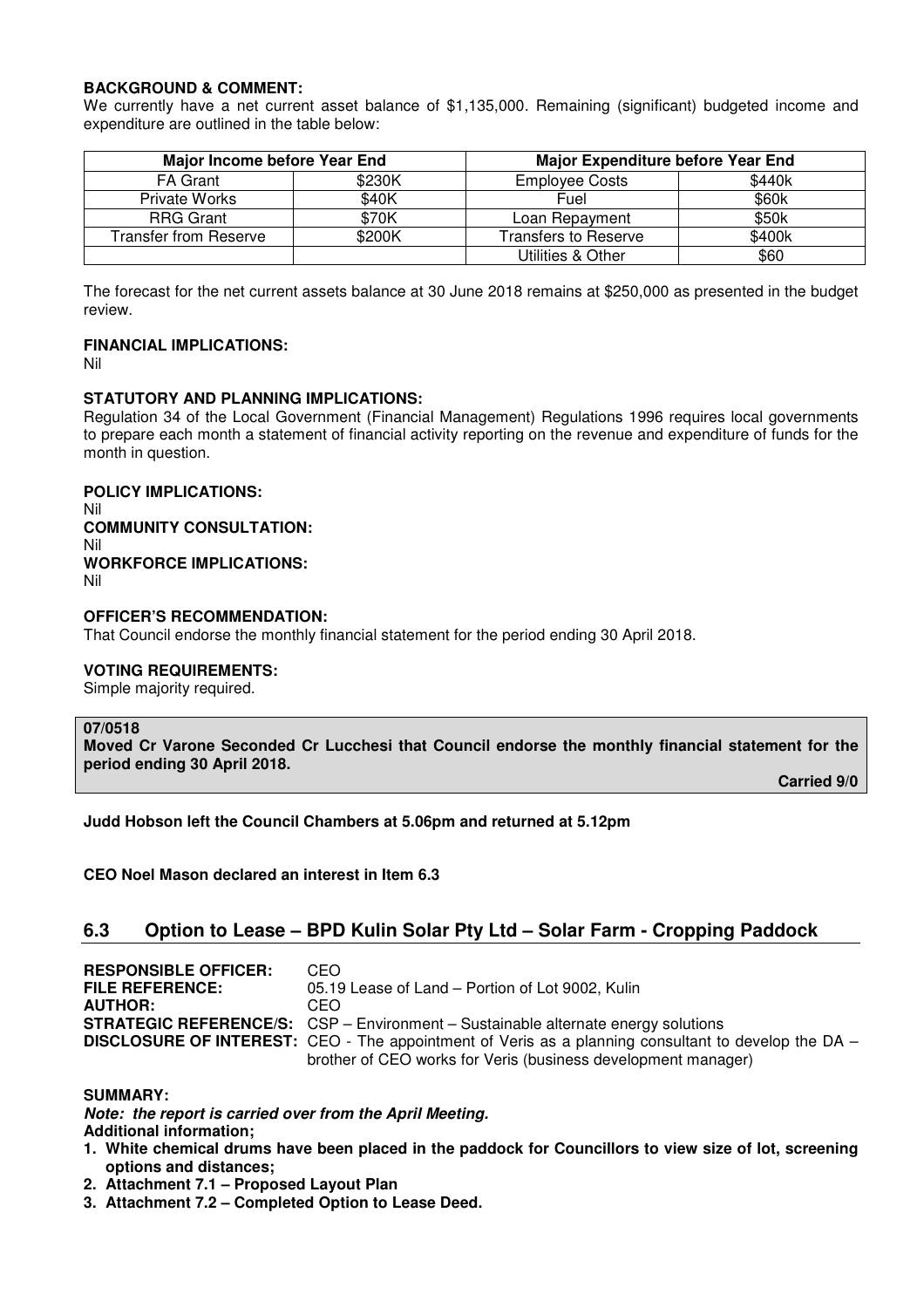Blue Planet Developments (BPD) Kulin Solar Pty Ltd (ACN 619 771 827) have requested that Council exercise the Option to Lease Agreement, provided by Douglas Cheverall's Lawyers – Subiaco, as per the in-principle support for the development of a 4-5MW Solar PV project at Kulin provided in May 2017 – 08/0517 on portion of Lot 9002, Kulin.

The Option to Lease Deed follows on from the Shire signing a Letter of Exclusivity, and is a temporary step toward to a formal lease agreement if the project is approved by Western Power. The Option to Lease Deed will give BPD Kulin Solar PL 3 years to seek a lease from Council over the land.

#### **BACKGROUND & COMMENT:**

Blue Planet Developments in association with EPMS Consultants PL have visited Kulin on two occasions in relation to the development of a solar PV farm in Kulin.

Blue Planet Developments/EPMS in their submissions to Council have indicated;

*"Subject to the support of the Shire and their willingness to lease a portion of the land to the west of town (top corner adjacent to Davies and Corrigin-Kulin Rd, as shown on the attached map) we would be keen to develop a PV Solar Project in Kulin. The solar farm size is limited by a number of factors, including: local load, 33kv transmission line constraints and distance from Kondinin Sub-station, the max size PV solar farm we would be looking at is in the region of 4-5MW.* 

Western Power as owner of the grid must approve the Blue Planet Development/EPMS proposal BPD have indicated that the Kulin proposal forms the first step in a multi-site application being prepared. Now with the approval process beginning, and the expected high cost of fees, charges, design etc. – BPD are wanting to secure the landholding.

Council firstly agreed in-principle to support the proposal subject to the issuance of development approval (DA), which is now being prepared.

One of the approvals required was from the Western Australian Planning Commission for the issue of a longterm lease over the proposed land and this has now been received. BPD has been requested to update their lease plan as changes have altered the boundaries. (Attached)

A company check on BPD Kulin Solar Pty Ltd has been completed – copy of Company extract attached. The Option to Lease deed has been prepared under WA laws and meets Shire requirements and standards. The Deed is drafted with remedies through the courts of WA. The Option to lease commits the Shire to leasing the land if an approval to develop the solar farm is granted by Western Power – again subject to meeting Shire DA requirements and achieving the other previously stated approvals (see planning implications below)

The Option to Lease Deed commits the Shire to holding the land available for BPD Kulin Solar Pty Ltd for a period of 3 years whilst an application is made to Western Power.

The final plan for the solar development as per Councils request to amend lot boundaries has been finalised - (copy attached) and is for 20ha.

#### **FINANCIAL IMPLICATIONS:**

BPD has now provided an estimated financial return for the life of the lease. This would be \$800 per ha or \$16,800pa. Shire currently receives \$10ha per year for the cropping paddock or approx. \$200 for this land.

The life of the Solar Farm lease if fully exercised is proposed to be 40 years (approx. life of solar panels) grossing a return to the Shire of \$672,000 for the 20ha.

BPD have not been requested to make a payment during the 3 year holding period; the Shire will be renting the land to the Kulin Kondinin Football Club (KKFC) for cropping in 2 of the three years until Jan 2020 (\$1200) and the third year should be commencement of the project. If the project receives approval earlier (at the earliest 2019) then the Lease would be required before work could commence, therefore payment would be made.

There is no other financial or capital investment or maintenance cost required by the Shire over the lifetime, the investor proponent pays for everything – the Shire transaction relates only to the lease of the land.

#### **STATUTORY AND PLANNING IMPLICATIONS:**

Key Planning considerations following receipt of a DA would include;

i) Site Works

Consideration needs to be given to the existing site contours. If any site levelling works are proposed to facilitate the development of a solar panel array the extent of these levelling works should be in the DA.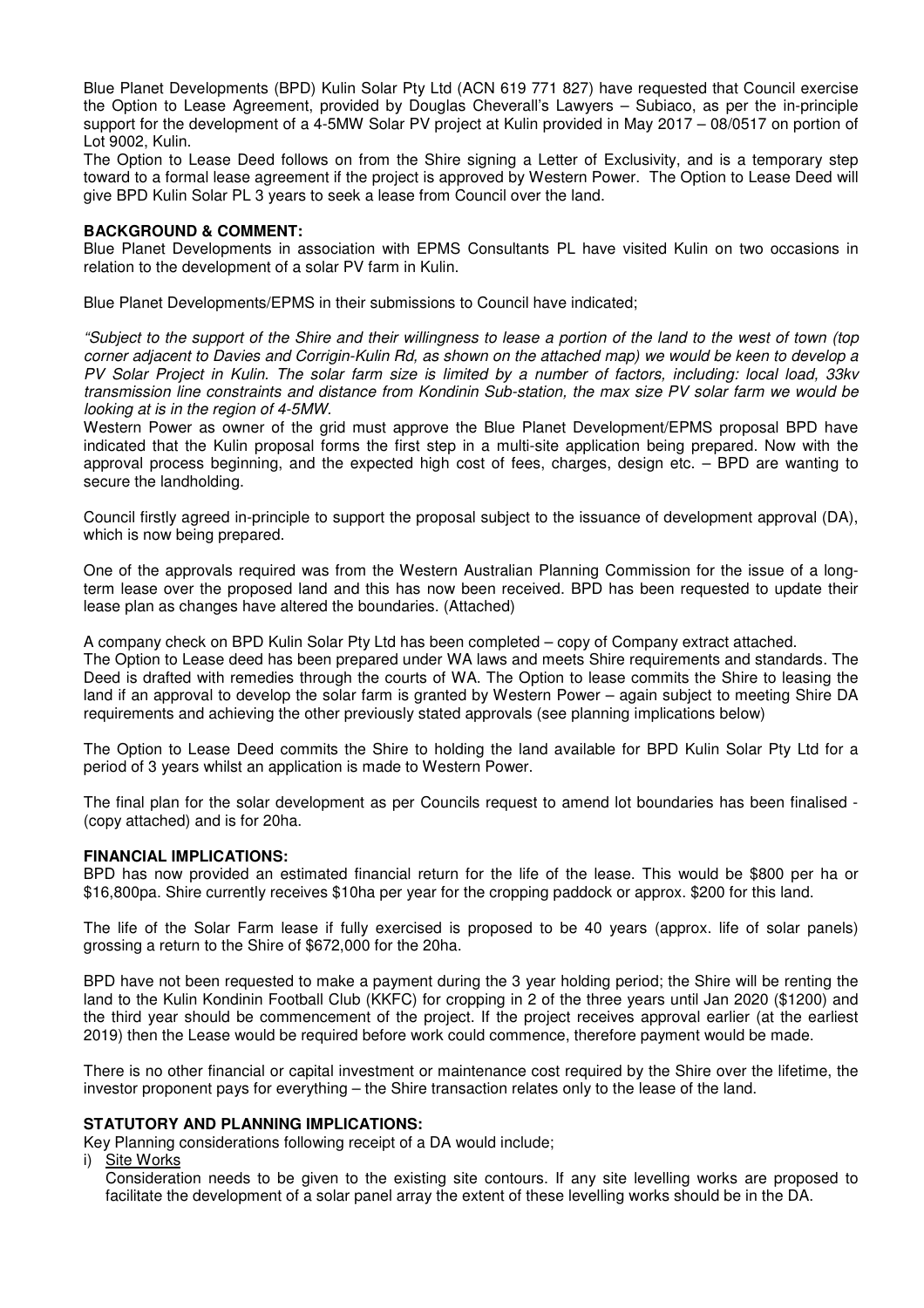The development of a large scale solar array will require the delivery and storage of construction materials, plant, machinery and office accommodation & amenities. It is therefore likely that a temporary construction compound will be required. Such compounds should be carefully located in order to minimise environmental or amenity impact and any development application should contain details of their size and location.

The development of a large scale solar installation is likely to require the excavation of soils associated with construction compounds, access roads, cable trenching etc. Where such soil stripping occurs topsoil and subsoil should be stripped, stored and replaced separately in order to minimise soil damage and to provide optimal conditions for site restoration. Any DA should contain a methodology for soil stripping, storage and replacement and this methodology should subsequently be adhered to during site development.

#### ii) Visual Impact

The Shire is required to consider any potential visual impact the proposed development and use will have on the existing landscape character of the immediate locality. As such a visual impact assessment should accompany any development application prepared and submitted to the Shire;

#### iii) Ground Maintenance

Vegetation will grow under the solar panels and this will require management, particularly to avoid any potential fire risk and the site becoming overgrown with noxious weeds and assist with the eventual restoration of the site for future agriculture use. Details regarding ongoing ground maintenance arrangements should be included in the DA submitted to the Shire;

#### iv) Security

Overseas experience indicates that placing large quantities of expensive photovoltaic panels in isolated locations without adequate protection will attract criminals with the photovoltaic panels and associated infrastructure having significant potential to be stolen. Details as to what security measures will be put in place to guard against theft should be included in any development application submitted.

BPD has appointed Veris to assist them in preparing the development application and the Shire planner Mr. Joe Douglas has provided detail on the nature of the information required for the DA.

#### **STRATEGIC & POLICY IMPLICATIONS:**

The Community Strategic Plan 2013 (and the Review 2017) indicated that research into solar options should be a continuing focus to ensure sustainable future electricity costs. This is one of the strategic items listed in the Shires Annual Action Plan which has been the genesis of seeking out a development.

#### **COMMUNITY/CONSULTATION:**

During the strategic planning consultations, solar energy was a talking point for many community members, namely in the sense of reducing energy costs, but this proposal looks toward that other implications of long term sustainability and security over localised supply.

Whilst the Shire has a formal advertising period associated with the DA, community consultation can commence with the release of information in relation to the Deed and options that this creates for the lease – including outlines of the project. It may be time to provide background on the project to the community.

#### **WORKFORCE IMPLICATIONS:**

Ongoing maintenance of the solar facility information will be presented in the DA, yet initial information suggests that maintenance is a very minor aspect. Weeds, fences and firebreaks being the bulk of the issues, EPMS suggesting this could be Shire private works or contracted out.

#### **RECOMMENDATION:**

The Shire of Kulin sign the Option to Lease Deed with Blue Planet Developments Kulin Solar Pty Ltd for the lease of 20ha of Lot 9002 Proud Cropping Paddock, to develop a solar PV farm acknowledging that final Lease Agreement remains subject to:

- approval of a Development Application (DA) by the Shire, submitted by the proponent addressing planning/other development and community issues;
- Finalisation of a formal Lease Deed being agreed to by the Shire for the proposed land;
- Western Power support for the proposal, with the proponent obtaining approvals to develop the project and connect to the grid network.
- CEO to prepare preliminary community engagement information in relation to the project and advertise through the normal channels.

#### **VOTING REQUIREMENTS:**

Simple majority required.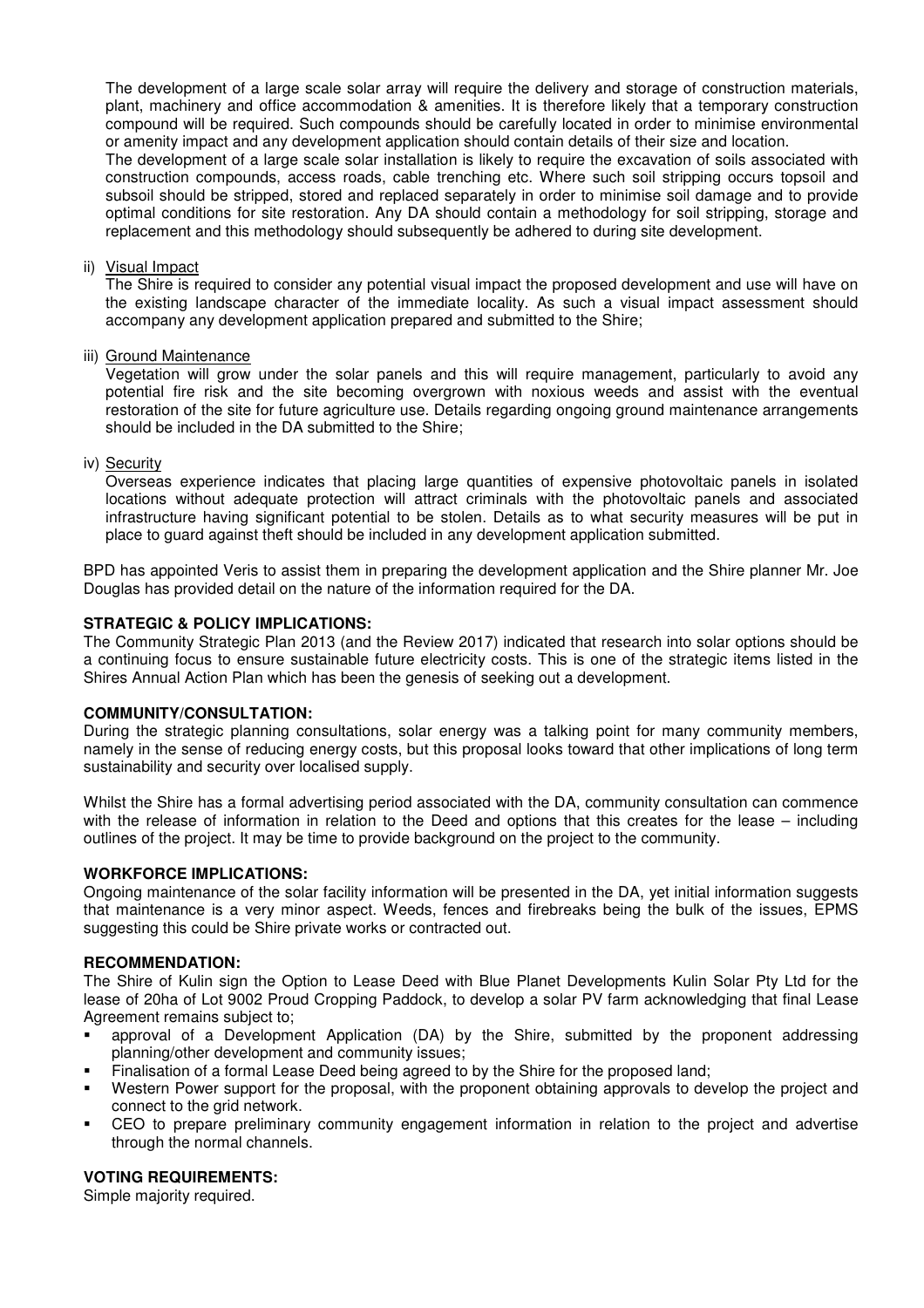# **08/0518**

**Moved Cr Bowey Seconded Cr Varone that the Shire of Kulin sign the Option to Lease Deed with Blue Planet Developments Kulin Solar Pty Ltd for the lease of 20ha of Lot 9002 Proud Cropping Paddock, to develop a solar PV farm acknowledging that final Lease Agreement remains subject to;** 

- **approval of a Development Application (DA) by the Shire, submitted by the proponent addressing planning/other development and community issues;**
- **Finalisation of a formal Lease Deed being agreed to by the Shire for the proposed land;**
- **Western Power support for the proposal, with the proponent obtaining approvals to develop the project and connect to the grid network.**
- **CEO to prepare preliminary community engagement information in relation to the project and advertise through the normal channels.**

 **Carried 9/0** 

# **6.4 Waste Management 2018 Contract Renewal RoeROC**

**RESPONSIBLE OFFICER:** CEO **FILE REFERENCE:** 31.06 Avon Waste – Service Provision **AUTHOR:** CEO **STRATEGIC REFERENCE/S:** 3.1 CSP - Environmentally aware Shire **DISCLOSURE OF INTEREST:** Nil

#### **SUMMARY:**

Current waste contracts held by RoeROC Shires with Avon Waste expire 30th June 2018. EQuotes through the WALGA Preferred Supplier Program have been called and approval is now requested to enter a new Waste and Recycling Collection Service contract with Avon Waste.

#### **BACKGROUND & COMMENT:**

At the December 2017 Shire Forum meeting, detail was provided on the RoeROC CEO discussions and the calling of WALGA EQuotes for Waste and Recycling Collection Services for the 4 RoeROC Shires of Narembeen, Corrigin, Kondinin and Kulin.

WALGA EQuotes opened 4 April and closed 5pm 30 April 2018. One quote was received from Avon Waste of 34 Crawford Court York. The Avon Waste submission is compliant and attached.

Of the ten (10) suppliers on the supply panel, only four (4) picked up the Equote document and only the Avon Waste quote was received. WALGA contacted the other three supplies who had read the RFQ with two advising that they did not quote because of the distance away from Perth and other contracts they held would impact on the price and the other supplier felt that they had had insufficient time to complete a detailed quotation.

The Avon Waste submitted the RoeROC Waste and Recycling Collection Services pricing schedule as follows.

#### **RoeROC Waste & Recycling Collection Services**

**Pricing Schedule** 

|                                                 | <b>Initial Term</b> |           |         |
|-------------------------------------------------|---------------------|-----------|---------|
|                                                 | 3 years             | 5 years   | 7 years |
| <b>Rubbish Collection and Processing</b>        | \$2.81              | \$2.73    | \$2.65  |
| <b>Recycling Collection</b>                     | \$3.24              | \$3.15    | \$3.06  |
| <b>Recycling Processing</b>                     | \$115               | \$115     | \$115   |
| <b>Bulk Rubbish Collection &amp; Processing</b> | \$67.60             | \$65.63   | \$63.72 |
| <b>Bulk Recycling Collection</b>                | \$53.36             | \$51.81   | \$50.30 |
| <b>Bulk Recycling Processing</b>                | Nil                 | Nil       | Nil     |
| Bendering Landfill Facility Management          | \$2552.78           | \$2478.43 | 2406.25 |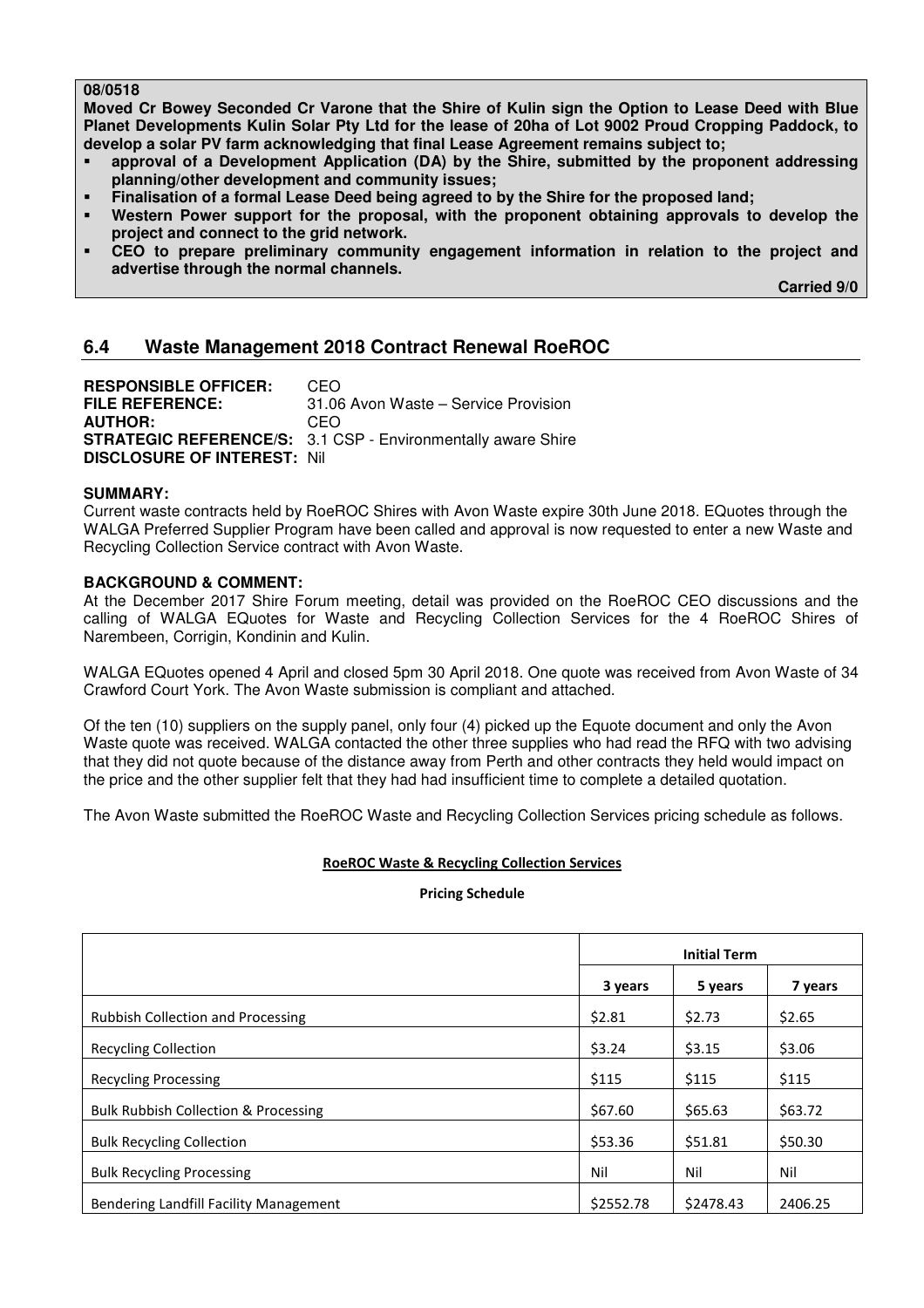Whilst financial implications (below) are calculated on an annual basis, in terms of bin lift costs Avon have reduced cost overall. Rubbish collection and processing prices would reduce (.20cents per lift) and recycling collection service costs would reduce (.35cents per lift). Overall a saving of approx. \$8,000pa.

Avon have included a recycling processing fee of \$115 per tonne. Kulin Shire would normally process approx. 48 tonnes of recycling materials per annum – adding approx. 75 cents per lift on the 7 year rate of \$3.06 = \$3.81. We currently pay \$4.16 for recycling collections (GST excluded).

Potential exists to re-assess the number of bulk rubbish bins made available to the public on a permanent basis at the Transfer Station too, each bin costs \$3313pa. Bulk recycling bin collections can be viewed in the same way – each bin costing \$2616pa.

Avon Waste has provided waste collection services for the RoeROC Shires since 1989 and they continue to provide a high level service to each Shire. No changes are proposed to the current collection times with the contract to commence 1 July 2018.

It has been agreed with Avon Waste that an audit of bin collections will be undertaken prior to commencement of the contract to confirm the bin numbers. The numbers will be matched from Avon Waste data to the Synergy Soft system at each Shire. This process will also include undertaking a sample weight of the volumes of recycling being collected.

The launch would also commence an advertising campaign that will focus on recycling and reducing contaminates that are collected with the current recycled materials. In discussions with Avon Waste they made it clear that glass was the biggest problem in that WA does not have a suitable reuse (currently only road base). Its volume and weight significantly adds to the collection and processing costs and broken glass contaminates other recyclables collected.

It is planned to launch the new waste contract with the signing of the contract with Avon Waste at a RoeROC meeting to be held in Narembeen on the 21 June 2018.

#### **FINANCIAL IMPLICATIONS:**

Avon Waste's assessment of what each Shire would pay under the contract on current bin numbers is attached. The pricing Schedule is a markedly different calculation as to how prices were generated under the previous contract. A sample of Avon Waste invoices over the past 12 months showed Kulin average monthly costs of approx. \$12,000 and the Budget per month shows the same amount. Cost recovery by rubbish and recycling charges is approx. \$70,000 each year.

The new estimate of Kulin costs will be approx. \$11,000 per month and a planned bulk bin assessment may push that lower. A reasonable expectation would be an annual charge for rubbish and recycling of approx. \$135,000.

To remove the cross subsidy, 10% pa would be required each year over the life of this contract (7 years) to achieve revenue of \$135,000, meaning annual charges would have to double in 7 years.

The new Waste & Recycling Contract will commence 1 July 2018 and will be included in the 2018/2019 Budget.

# **STATUTORY AND PLANNING IMPLICATIONS:**

Local Government Act 1995 -

3.57. Tenders for providing goods or services

- (1) A local government is required to invite tenders before it enters into a contract of a prescribed kind under which another person is to supply goods or services.
- (2) Regulations may make provision about tenders.

Local Government (Functions and General) Regulations 1996

- (1) Tenders are to be publicly invited according to the requirements of this Division before a local government enters into a contract for another person to supply goods or services if the consideration under the contract is, or is expected to be, more, or worth more, than \$150, 000 unless sub-regulation (2) states otherwise.
- (2) Tenders do not have to be publicly invited according to the requirements of this Division if:
	- (a) the supply of the goods or services is to be obtained from expenditure authorised in an emergency under section 6.8(1) (c) of the Act; or
	- (b) the supply of the goods or services is to be obtained through the WALGA Preferred Supplier Program:

In this case the Shire(s) have used the WALGA Equotes system.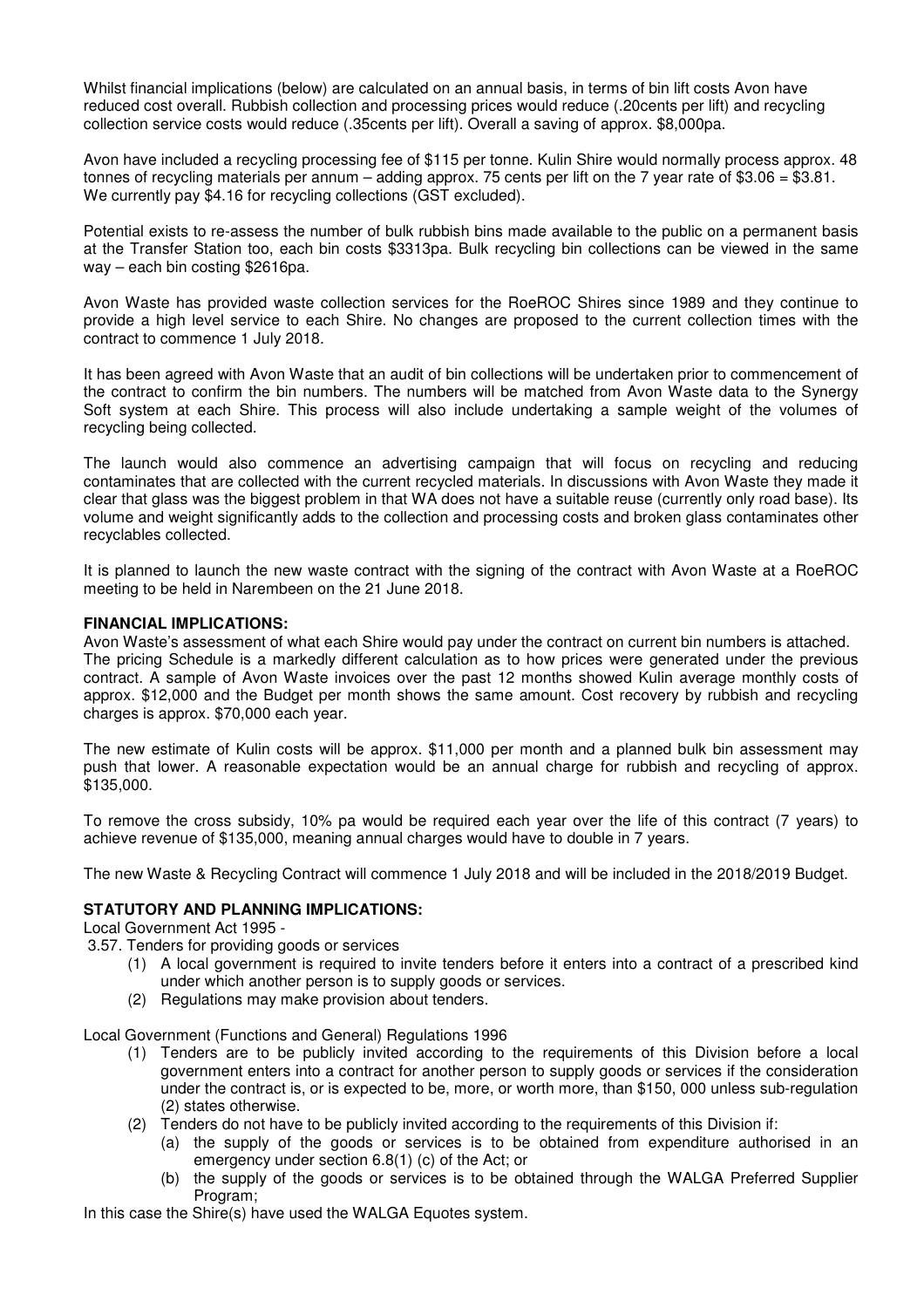# **STRATEGIC & POLICY IMPLICATIONS:**

Council consideration of reducing the cross subsidy may have merit at a time when the contract is being renewed. Staff could provide additional information in the Budget papers if this approach has support.

# **COMMUNITY/CONSULTATION:**

WALGA for the Equotes process and information on current pricing (Nov 17)

RoeROC meeting (CEO's meet with Avon Waste representatives Ashley Fisher and Del Sherry on the 8 May 2018 to discuss the submitted quotation and future contract.

#### **WORKFORCE IMPLICATIONS:**

Nil – Dudinin weekly collection and Transfer Station requirements remain unchanged.

# **RECOMMENDATION:**

That Council

- 1. Accept the quotation for Waste and Recycling Collection Services from Avon Waste;
- 2. Approve entering into a contract with Stondon Pty Ltd trading as Avon Waste as per the attached contract agreement, commencing 1 July 2018, for a 7 year term for the provision of Waste and Recycling Collection Services;
- 3. Authorise the Shire President and CEO to affix the common seal and sign the document at a RoeROC meeting to be held 21 June 2018.

#### **VOTING REQUIREMENTS:**

Simple majority required.

#### **09/0518**

**Moved Cr Robins Seconded Cr McInnes that Council:** 

- **1. Accept the quotation for Waste and Recycling Collection Services from Avon Waste;**
- **2. Approve entering into a contract with Stondon Pty Ltd trading as Avon Waste as per the attached contract agreement, commencing 1 July 2018, for a 7 year term for the provision of Waste and Recycling Collection Services;**
- **3. Authorise the Shire President and CEO to affix the common seal and sign the document at a RoeROC meeting to be held 21 June 2018.**

 **Carried 9/0** 

# **6.5 Bushfire Brigade AGM – Brigade Recommendations from Meeting 17 April 2018**

**RESPONSIBLE OFFICER:** CEO **FILE REFERENCE:** 09.02 Bushfire Administration **AUTHOR:** CEO **STRATEGIC REFERENCE/S:** 4.8 Human Resource Excellence **DISCLOSURE OF INTEREST:** Nil

#### **SUMMARY:**

The below recommendations were supported at the Bush Fire Brigade Annual Meeting held in Pingaring on 17 April 2018. Minutes from the meeting are included in this Agenda.

No changes to the current Restricted and Prohibited periods are recommended for 2018/19 Season.

A revised Bush Fires Act 1954, Notice to Owners and Occupiers 2018/19 is attached for information and will be sent out with rate notices and advertised in the Update.

#### **BACKGROUND & COMMENT:**

The Brigades/FCO meeting agreed to make recommendations to Council as follows:-

6.5.1 Appointment of Officers for the 2018/19 Season

- Appointment of Chief Bush Fire Control Officer (CBFCO) Mr Garry Strother
- Appointment of Deputy Chief Bush Fire Control Officer (DCBFCO) Mr Rod Diery
- Fire Weather Officer (FWO) Noel Mason
- Deputy FWO Rod Diery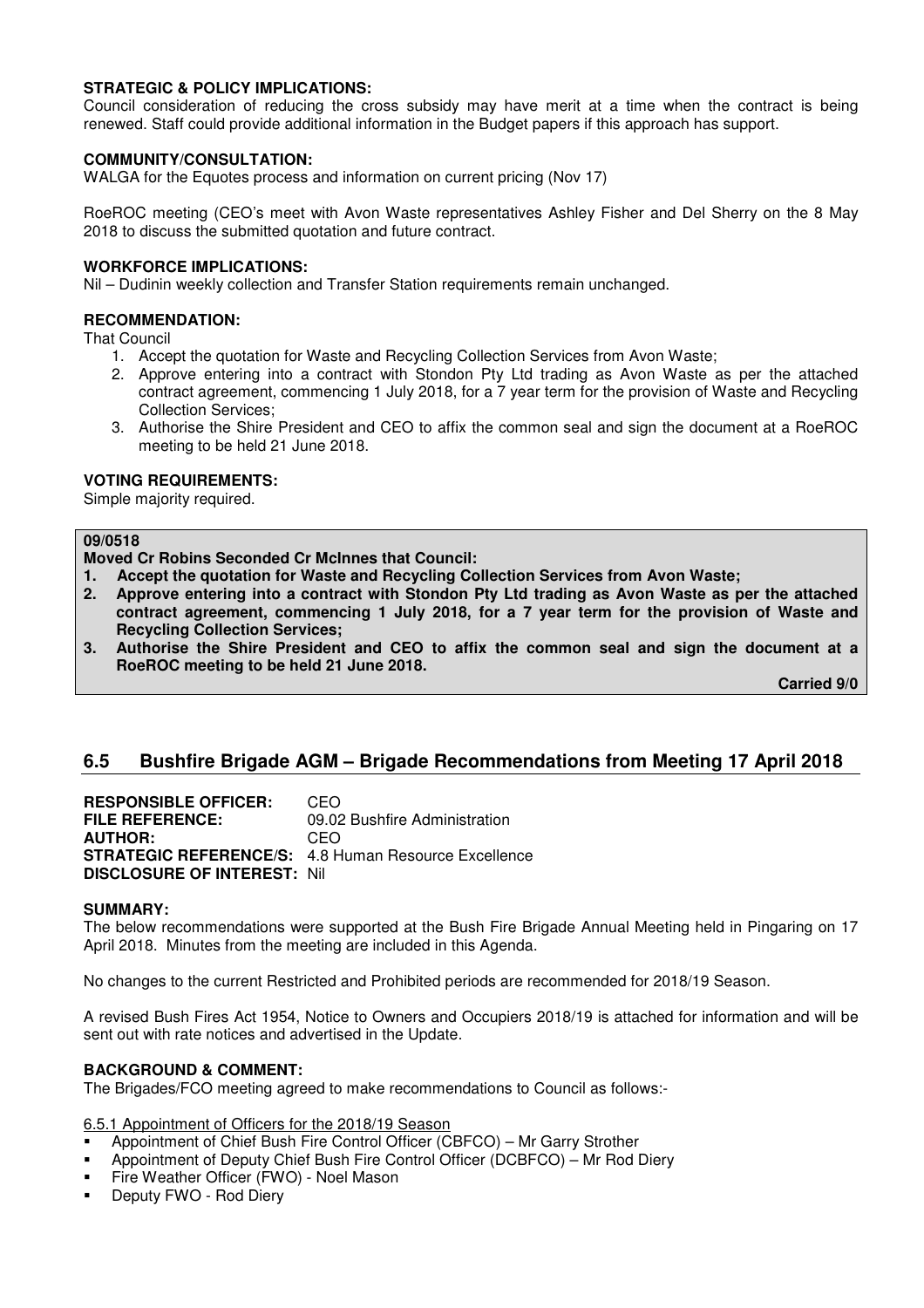- Authorised Harvest Ban Officers
	- Noel Mason
	- Judd Hobson
	- CBFCO
	- DCBFCO

#### **Fire Control Officers**

# **Brigade Contacts**

Jilakin/ Pingaring

Kulin Town **R** Diery, Craig McInnes, J Hobson<br>Kulin North **Research Contact Contract D** Bradford. D Lewis. B Sloggett. G Kulin North **D** Bradford, D Lewis, B Sloggett, G Noble, J Bowey, Michael Wilson<br>Kulin South **D** Spark, J Waters, G Schorer, Darren Kirby, Clinton Mullan, Kulin South **J** Spark, J Waters, G Schorer, Darren Kirby, Clinton Mullan.<br>Jilakin/ Pingaring **Julies Commence** P. Riseborough, G. Hodgson, E Wyatt, Michael Lane Jilakin/ Pingaring **P. Riseborough, G. Hodgson, E Wyatt, Michael Lane**<br>
Little Italy/Holt Rock **C Varone, B Di Russo, G Strother, B Hyde** C Varone, B Di Russo, G Strother, B Hyde

- Kulin Town Rod Diery
	- Don Bradford
- Kulin South **Alternative Scholars Article Schorer**<br>
Jilakin/ Pingaring **Alternative Scholars Article School**<br>
Geoff Hodgson
	-
- Holt Rock/ Little Italy **Fig. 2018** Gary Strother, Carlo Varone

CEO has checked with Mr. Anthony Dearlove, Mr. Adrian Tyson and Mr. Bruce Jensen who all confirm they are finishing up in their roles as Fire Control Officers.

# **Dual Fire Control Officer Appointments**

| J Spark           | - Wickepin             |
|-------------------|------------------------|
| D Kirby           | - Dumbleyung           |
| D Lewis           | - Wickepin             |
| <b>B</b> Sloggett | - Wickepin             |
| J Bowey           | - Kondinin             |
| P Riseborough     | - Kondinin, Lake Grace |
| E Wyatt           | - Kondinin, Lake Grace |
| CG Varone         | - Kondinin, Lake Grace |
| <b>G</b> Strother | - Kondinin, Lake Grace |

CEO checked with Brendan Sloggett who has since agreed to be appointed as a Dual Fire Control Officer.

| Wickepin   | - Wes Astbury & David Stacey                      |
|------------|---------------------------------------------------|
| Corrigin   | - Greg Doyle & Bryce Nicholls                     |
| Kondinin   | - Neil Whyte, Trevor Hinck & Landon Bristow-Baohm |
| Dumbleyung | - Gordon Davidson & Mark Pearce                   |
| Lake Grace | - Evan Wyatt & Doug Dunham                        |

6.5.2 APOG Update – Procedure - Notification if Brigade truck to attend fire more than 40km outside Kulin Shire The Shire does have APOG procedure CS3 – Bushfire Control – Plant use for adjoining Shires – but this mainly relates to requests from neighbouring Shires for assistance – and allows for the CEO or Works Manager to expend up to \$5000 in staff and plant hire costs to extinguish fires. It is proposed that the suggested procedures be inserted into CS 1- Bushfire Administration.

Proposing that the following wording be added to Administrative Procedures and Operational Guidelines (APOG) - CS1 Bushfire Administration

# **Notification if Brigade truck to attend fire more than 40km outside Kulin Shire**

Brigades/Captains to seek permission from the Chief Bushfire Control Officer, Deputy Chief Bushfire Control Officer or the Shire CEO to attend fires that are located more than 40km outside of the Shire boundary. Notification requires any request to be determined by CBFCO, DCBFCO or Shire CEO on the basis of known weather information and likelihood of other local fire incidents.

#### **Brigade Truck Maintenance**

That any Brigade fire truck maintenance be co-ordinated via the Shire Works Manager and the Shire Mechanic either as immediate (next day) after the event checks on repairs already completed or actioned as works/maintenance required. All Fire Brigade Vehicles to be inspected annual preseason by Shire mechanic with repairs/maintenance records maintained.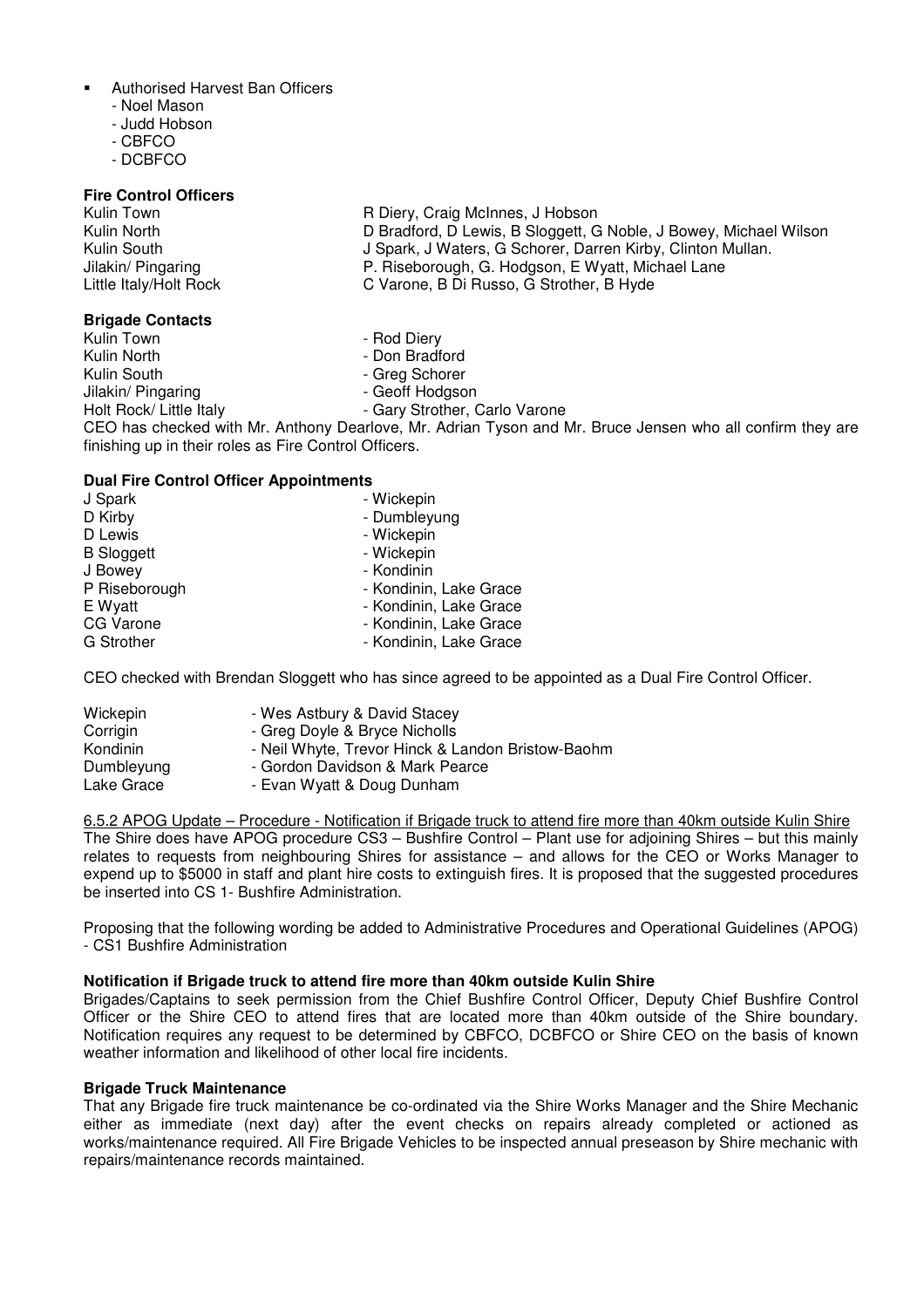# 6.5.3 Applications for new Shire Brigade Vehicles

That the Shire make application to DFES for appliances for the Holt Rock/Little Italy and South Kulin Brigades in the next round of funding.

CEO will refer request to DFES and discuss with Regional Officers as to the financial and other implications of making request.

#### 6.5.4 Training – Fire Attack

DCBFCO indicated that he will soon be in apposition to offer localised bushfire training. Meeting discussed possibility for undertaking Fire Attack training for brigade personnel. Works Manager indicated that this could be good training for Shire staff as well so co-ordination of graders, dozer and loader could be practiced.

Shire CEO and DCBFCO to organise possible dates and venues.

#### 6.5.5 Shire Local Law – Bushfires

CEO has investigated with DFES the legal effect of the end of the Restricted Period. Shire is only permitted to "reimpose" restricted period – and local law would only apply inside the restricted and prohibited period. Once the restricted period ends, open fire season means no additional rules or requirements can be imposed. A return to unsuitable weather conditions requires the Shire to reimpose the restricted period before rules like no burning on Sunday or Public Holidays would apply.

No further action required.

#### 6.5.6 Shire Website update

Shire staff have already undertaken work to correct the Shire website. The information suggested that after the end of the restricted period, burning on a Sunday and public holiday up to Easter Sunday was not permitted. As has been determined by DFES legally, the Shire is in no position to impose these requirements after the close of the restricted period.

No further action required.

#### **FINANCIAL IMPLICATIONS:**

Time and workload of Shire staff may be impacted in implementing the recommendations.

# **STATUTORY AND PLANNING IMPLICATIONS:**

Nil

# **POLICY IMPLICATIONS:**

Adopting recommendations will mean changes to the APOG – CS1 Bushfire Administration.

# **COMMUNITY/CONSULTATION:**

Consultation with Shire of Kulin Fire Control Officers during Annual Meeting on 17 April 2018 and DFES Officer Simon Vogel's who sought legal advice from the DFES hierarchy.

# **WORKFORCE IMPLICATIONS:**

Training day to be organised by Works Manager for some Shire staff on Fire Attack.

#### **RECOMMENDATION:**

That Council adopt the following Brigade recommendations:-

- 1. Appointment of Shire Fire Officers and Dual Fire Control Officers as detailed,
- Note: CEO to write to retiring Fire Control Officers thanking them for their years of service and invite them to a Council meeting day function;
- 2. Adopt changes to the Administrative Procedures and Operational Guidelines (APOG) CS1 Bushfire Administration;
	- Notification if Brigade truck to attend fire more than 40km outside Kulin Shire
	- Brigades/Captains to seek permission from the Chief Bushfire Control Officer, Deputy Chief Bushfire Control Officer or the Shire CEO to attend fires that are located more than 40km outside of the Shire boundary. Notification requires any request to be determined by CBFCO, DCBFCO or Shire CEO on the basis of known weather information and likelihood of other local fire incidents.
	- Brigade Truck Maintenance that any Brigade fire truck maintenance be co-ordinated via the Shire Works Manager and the Shire Mechanic either as immediate (next day) after the event checks on repairs already completed or actioned as works/maintenance required. All Fire Brigade Vehicles to be inspected annual preseason by Shire mechanic with repairs/maintenance records maintained.
- 3. Make applications for new Shire Brigade Vehicles for the Holt Rock/Little Italy and South Kulin Brigades in the next round of DFES/ESL funding.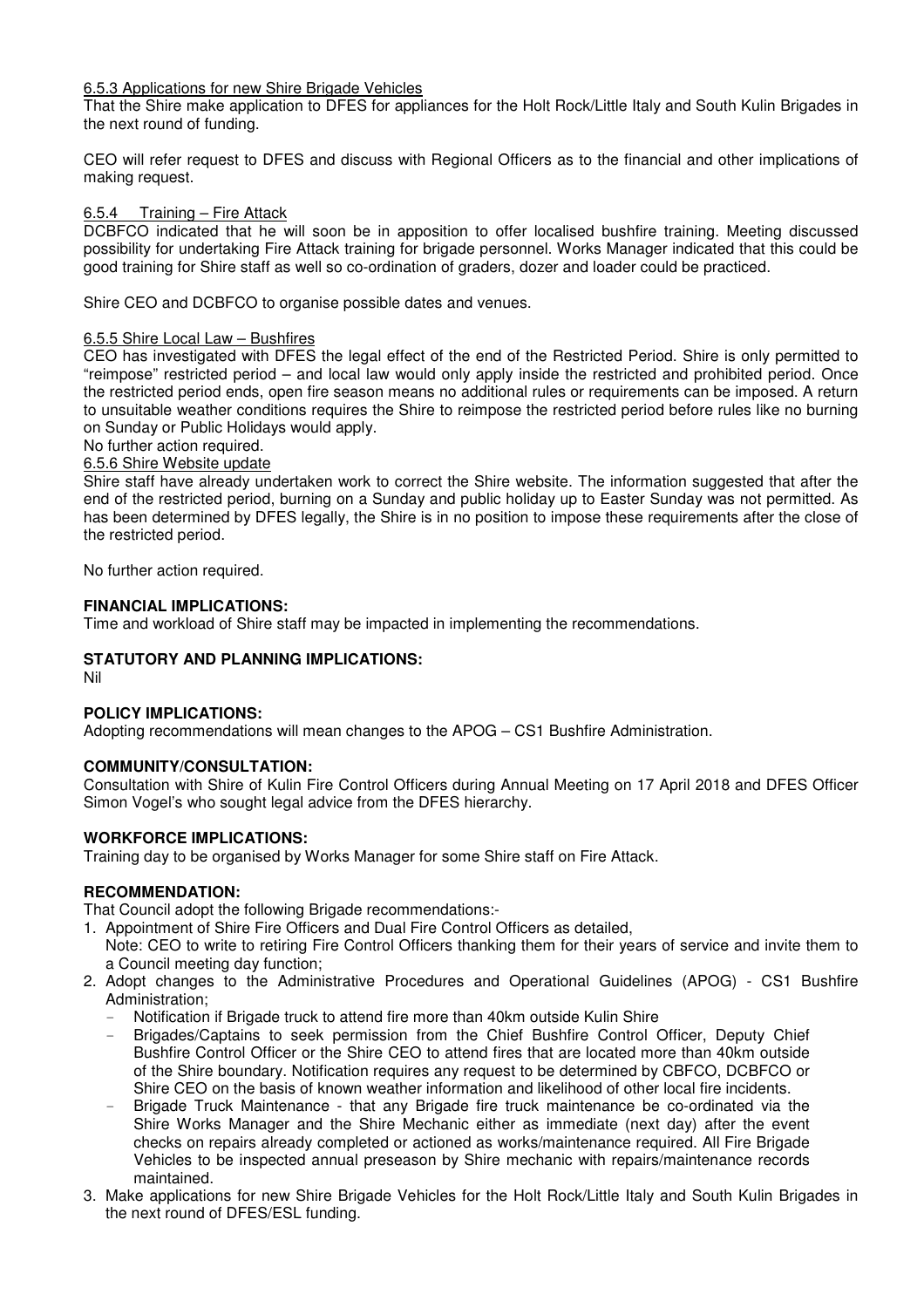#### **VOTING REQUIREMENTS:**

Simple majority required.

#### **10/0518**

- **Moved Cr Robins Seconded Cr Varone that Council adopt the following Brigade recommendations:- 1. Appointment of Shire Fire Officers and Dual Fire Control Officers as detailed,**
- *Note: CEO to write to retiring Fire Control Officers thanking them for their years of service and invite them to a Council meeting day function;*
- **2. Adopt changes to the Administrative Procedures and Operational Guidelines (APOG) CS1 Bushfire Administration;** 
	- **Notification if Brigade truck to attend fire more than 40km outside Kulin Shire**
	- **Brigades/Captains to seek permission from the Chief Bushfire Control Officer, Deputy Chief Bushfire Control Officer or the Shire CEO to attend fires that are located more than 40km outside of the Shire boundary. Notification requires any request to be determined by CBFCO, DCBFCO or Shire CEO on the basis of known weather information and likelihood of other local fire incidents.**
	- Brigade Truck Maintenance that any Brigade fire truck maintenance be co-ordinated via the **Shire Works Manager and the Shire Mechanic either as immediate (next day) after the event checks on repairs already completed or actioned as works/maintenance required. All Fire Brigade Vehicles to be inspected annual preseason by Shire mechanic with repairs/maintenance records maintained.**
- **3. Make applications for new Shire Brigade Vehicles for the Holt Rock/Little Italy and South Kulin Brigades in the next round of DFES/ESL funding.**

 **Carried 9/0** 

# **6.6 Town Planning Policy – Flagpoles**

| <b>NAME OF APPLICANT:</b>           | CEO                                        |
|-------------------------------------|--------------------------------------------|
| <b>RESPONSIBLE OFFICER:</b>         | CEO                                        |
| <b>FILE REFERENCE:</b>              | 18.05 Planning Policy, 04.05.01 Procedures |
| <b>AUTHOR:</b>                      | CEO                                        |
| <b>DISCLOSURE OF INTEREST: Nill</b> |                                            |

#### **SUMMARY:**

Council received a request for the installation of a flagpole in a residential area. Our current Town Planning Policy No 5 applies specifically to satellite dishes, microwave antennae and radio masts higher than 6 metres.

Recommending an amendment to the existing policy, not requiring a Development Application for flagpoles under 7m.

#### **BACKGROUND & COMMENT**

A number of flagpoles already exist in the residential and commercial areas in Kulin. Technically to install a flagpole requires a Development Application – but this is seen as onerous considering previous Dockers supporters would never have applied for a DA.

CEO has discussed with Town Planner the best method to eliminate the need for a Development Application and he is suggesting proposing a variation to Local Planning Policy No.5 as it applies specifically to satellite dishes, microwave antennae and radio masts.

If Council were to agree to include flag poles in that policy, including the standards under which they'd be exempt (i.e. under 7m in height) from the need for a DA, the policy could be updated accordingly without the need for formal public advertising given it is only a minor amendment to the current policy.

The only thing the Shire would need to do if Council does agree to amend the current policy is to publish notification of the approved amendment in a local newspaper. Once that notice is published the provisions in the amended policy as they apply specifically to flag poles can be lawfully applied.

To eliminate a need to obtain a DA for a flagpole the following action is recommended;

Amend the Shire of Kulin Town Planning Policy No 5 – Installation of Satellite Dishes, Microwave Antennae and Radio Masts

Insert into clause - **Cases where Council's Planning Approval is not required**

Item 1) e) Flagpoles less than 7m in height.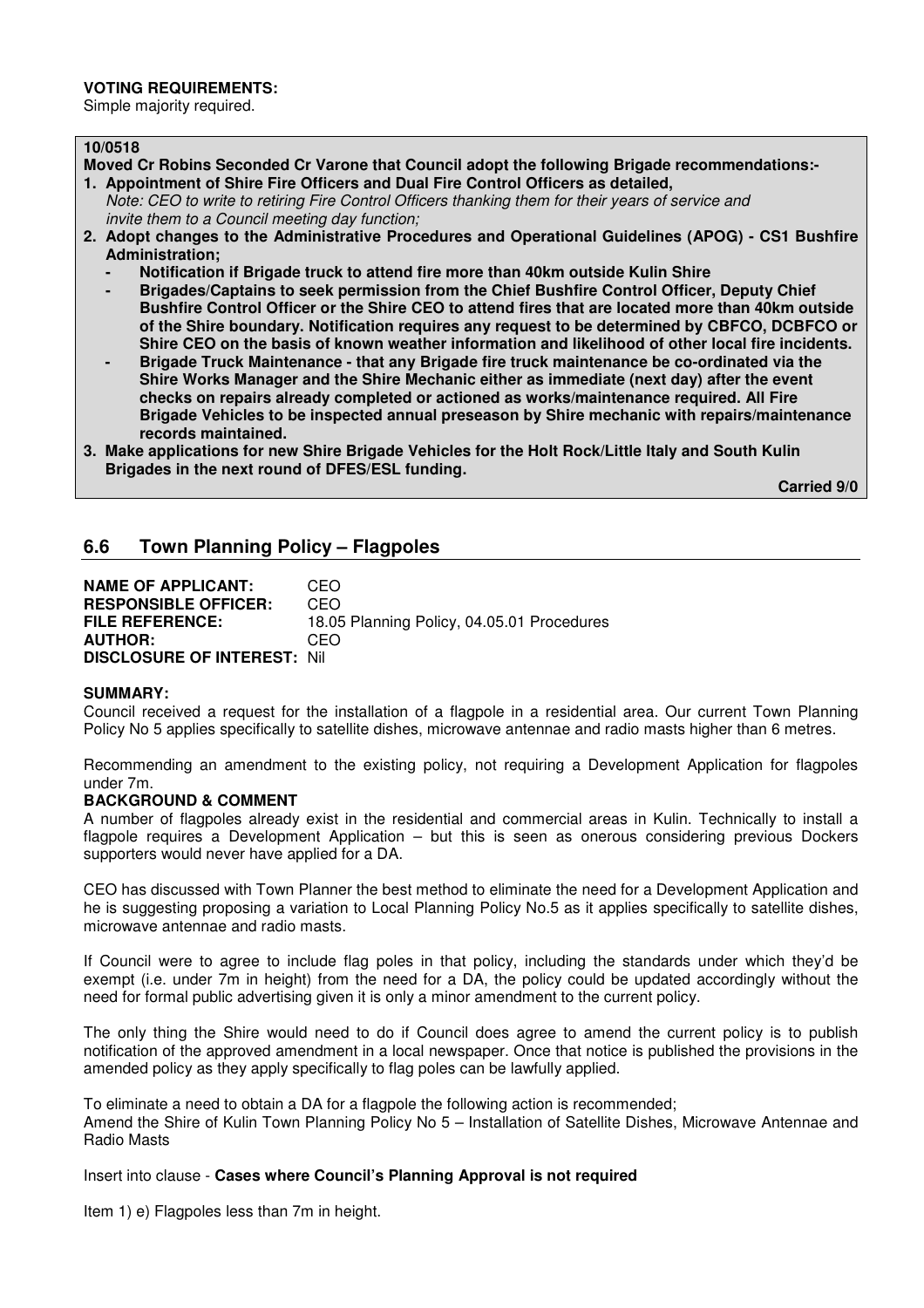# **FINANCIAL IMPLICATIONS**

Cost of Advertising in local press

#### **STATUTORY AND TOWN PLANNING IMPLICATIONS**

In accordance with Town Planning Scheme No 2

#### **POLICY IMPLICATIONS:**

Shire of Kulin TPS2 Policy No 5 would be amended to exclude from the requirement of a Development Application any application for a flagpole under 7m in height.

# **COMMUNITY CONSULTATION:**

Nil – Advertising only

#### **WORKFORCE IMPLICATIONS:**

Nil

#### **RECOMMENDATION:**

That Council amend Shire of Kulin Town Planning Policy No. 5 – Installation of Satellite Dishes, Microwave Antennae and Radio Masts to exclude from the requirement of a Development Application any application for a flagpole under 7m in height.

#### **VOTING REQUIREMENTS:**

Simple majority required

# **11/0518**

**Moved Cr Bowey Seconded Cr Lucchesi that Council amend Shire of Kulin Town Planning Policy No. 5 – Installation of Satellite Dishes, Microwave Antennae and Radio Masts, to exclude from the requirement of a Development Application, any application for a flagpole under 7m in height.** 

 **Carried 9/0** 

# **6.7 Chief Executive Officer – Annual Leave**

| <b>RESPONSIBLE OFFICER:</b>       | CEO.                                                                                                             |
|-----------------------------------|------------------------------------------------------------------------------------------------------------------|
| <b>FILE REFERENCE:</b>            | 04.04 Policy – A1, 04.05 Procedures and Personnel File CEO                                                       |
| <b>AUTHOR:</b>                    | CEO                                                                                                              |
| <b>STRATEGIC REFERENCE/S: N/A</b> |                                                                                                                  |
|                                   | <b>DISCLOSURE OF INTEREST:</b> CEO declares a financial interest $-$ in relation to use of the vehicle whilst on |
|                                   | Annual Leave                                                                                                     |

#### **SUMMARY:**

Chief Executive Officer seeking Council approval for a period of Annual Leave from close of business on 22 June 2018 to the commencement of business 9 July 2018.

In accordance with Council's APOG A19 Motor Vehicles – seeking Council approval for the CEO whilst on annual leave to take the CEO vehicle beyond the limits of the South West Land Division. Current limits end at the Kalbarri turnoff and CEO is requesting approval to take the vehicle to Shark Bay to visit family.

#### **BACKGROUND & COMMENT:**

CEO has two periods of annual leave planned this year in June/July (2 weeks) and October/November (2.5 weeks) in blocks that will minimise impact on monthly meeting cycle. Anticipating presentation of the 2018/19 Draft Budget at the June Council meeting and the final budget adoption at July Council meeting, therefore timing to take annual leave suitable.

Council APOG A1 Appointment of Acting CEO - allows for a decision to appointment an Acting CEO to be made under delegation by CEO or by Council. In this case with the leave period some time off, suggesting that Council confirm appointment of the Deputy CEO as Acting Chief Executive Officer for this period of leave.

Use of the motor vehicle whilst on leave in the June holidays falls outside current policy limits (APOG A 19 – Motor Vehicles) therefore Council resolution to approve unrestricted use beyond South West Land Division to Shark Bay is requested.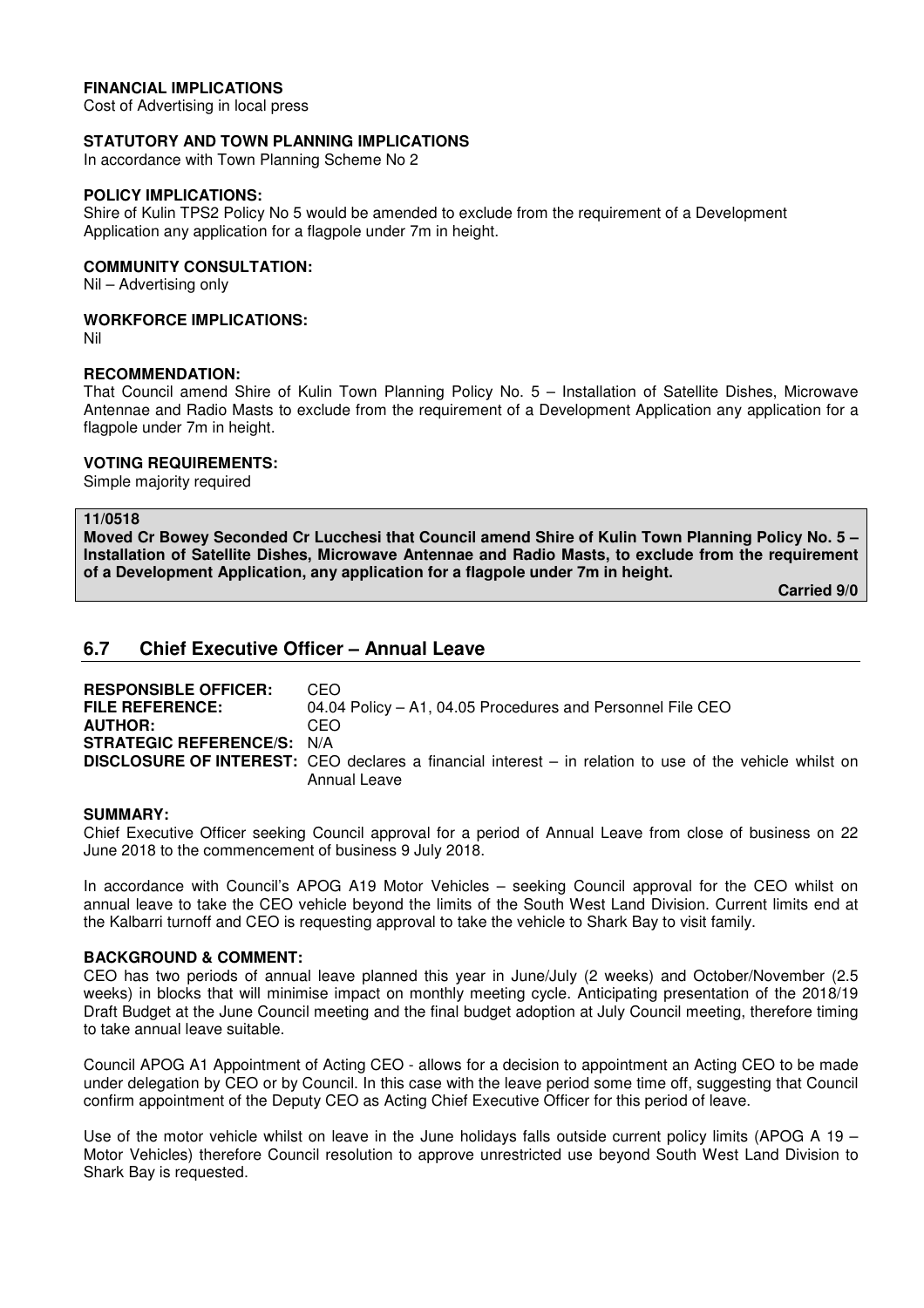#### **FINANCIAL IMPLICATIONS:**

Cost of appointing DCEO as Acting CEO for the period of leave. Cost of additional 800km of vehicle use outside approved policy area.

#### **STATUTORY AND PLANNING IMPLICATIONS:**

Nil

# **POLICY IMPLICATIONS:**

As detailed.

#### **CONSULTATION:**

With DCEO in regards to timing, workload and alignment issues.

#### **WORKFORCE IMPLICATIONS:**

Appointment of DCEO as Acting CEO during the period of annual leave should not crate too many issues due to the fact that it will only be two weeks duration.

#### **RECOMMENDATION:**

That Council approve the Chief Executive Officer Annual Leave from close of business on 22 June 2018 to the commencement of business 9 July 2018, and that Ms. Cassi-Dee Vandenberg be appointed Acting CEO during this period. Approval for unrestricted use of the Shire CEO vehicle beyond A19 – Motor vehicle policy limits to Shark Bay be approved.

#### **VOTING REQUIREMENTS:**

Simple majority required.

#### **12/0518**

**Moved Cr Taylor Seconded Cr Varone that Council approve the Chief Executive Officer Annual Leave from close of business on 22 June 2018 to the commencement of business 9 July 2018, and that Ms Cassi-Dee Vandenberg be appointed Acting CEO during this period. Unrestricted use of the Shire CEO vehicle is limited to APOG A19 (South West Land Division), CEO to pay cost of fuel beyond this boundary.**

#### **Carried 9/0**

Note: The recommendation was changed in the motion to require the CEO to purchase fuel outside of the South West Land Division in accordance with previous travel precedents set for the CEO position.

# **6.8 Councillor Allowances - Sitting Fees**

**NAME OF APPLICANT:** CEO **RESPONSIBLE OFFICER:** CEO **FILE REFERENCE:** 13.03 Governance – Council **AUTHOR: DISCLOSURE OF INTEREST:** Nil

#### **SUMMARY:**

As part of the annual Compliance Calendar work, a review of the Councillor and Presidential Allowances and Sitting Fees is open for consideration in May each year. First established in June 2012, the Shire of Kulin sitting fees and allowances have not changes since June 2013.

In setting the allowance structure, Kulin Shire elected to provide a meeting fee per normal Council and Committee meetings (plus travel allowances) and a separate Council meeting and committee meeting fee for the President. In addition the President receives an annual allowance. See resolution 21/0613.

The President requested that the fees payable be reviewed this year.

#### **BACKGROUND & COMMENT:**

The Salaries & Allowances Tribunal recently announced new allowance and fees for Councillors which will be effective from 1 July 2018. Kulin has been designated Band 4 in relation to these payment schedules.

In accordance with Local Government Act if a Council elects to pay an amount greater than the minimum, it must resolve to do so by setting the fee within the statutory minimum and maximum amounts.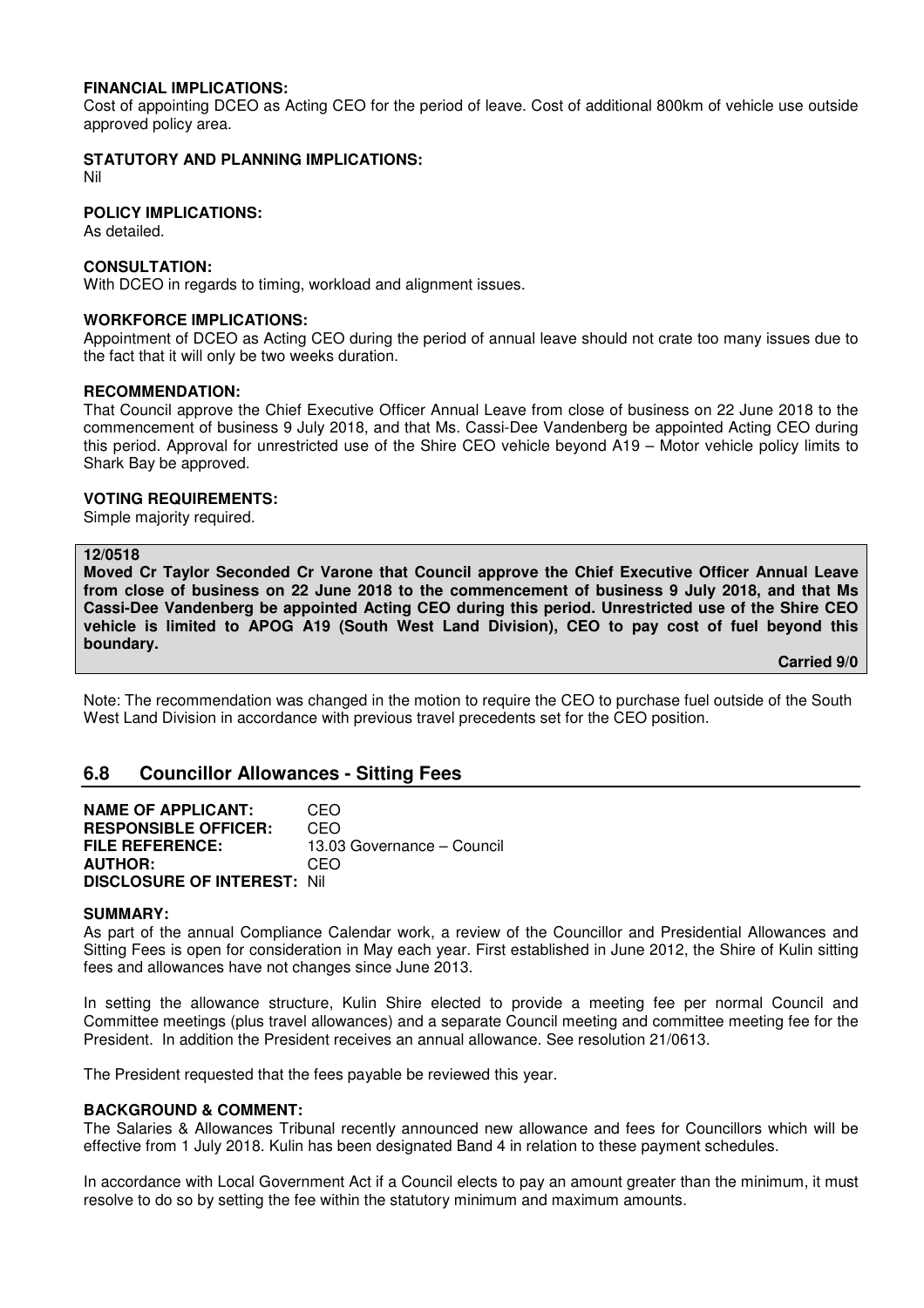The alternative is for Council to pay a fixed annual allowance in lieu of meeting fees. It appears the Kulin 2012 decision to pay meeting fees as opposed to annual allowances, was so that travel payments could then reflect the individual travel circumstances of each councillor. The combination of meeting fees and payment for travel was seen as a balanced reward for service.

21/0613

- a) Council Members other than the President be paid \$200 per meeting plus reimbursement for travel for attending a Council Meeting.
- b) Council Members other than the President be paid \$100 per meeting plus reimbursement for travel for attending a Committee Meeting of a type prescribed by Council.
- c) The President be paid \$400 per meeting plus reimbursement for travel for attending a Council Meeting.
- d) The President be paid \$100 per meeting plus reimbursement for travel for attending a Committee Meeting of a type prescribed by Council.
- e) The President be paid an additional allowance of \$5,000 per annum.

The rates payable are determined by the Salaries and Wages Tribunal annual determination and have shifted only a small amount since 2012.

The Salaries and Allowances Tribunal has determined (11 April 2018) the payment of fees as set out below for a Band 4 Council (Kulin). 2018/19 rates in brackets (blue) – 2013/14 rates in brackets (red)

The changes represent on average an increase of less than 4.5% since 2013/14.

#### Council Meetings

(a) the minimum fee for attending a council meeting, including the President, is (\$90) (\$88) for each meeting;

(b) the maximum fee for attending a council meeting for a member is  $(\$236)$  (\$225), for the President (\$485) (\$463), for each meeting.

#### Committee Meetings

(a) the minimum fee for a Council Member attending a meeting of a committee of which he or she is also a member is  $(\$45)$  (\$44) for each meeting;

(b) the maximum fee for a Council Member attending a meeting of a committee of which he or she is also a member is  $(\$118)$   $(\$113)$  for each meeting.

The annual allowance for President has been set at; Minimum – (\$508) (\$500) Maximum – (\$19,864) (\$19,000)

The annual attendance fees in lieu of Council and Committee attendance fees are; Members – minimum (\$3,553) (\$3,500), maximum (\$9,410) (\$9,000). President – minimum (\$3,553) (\$3,500), maximum (\$19,341) (\$18,500).

# **Options - Councillors**

Reflecting the Salaries and Wages Tribunal's 4.5% example and rounding up to the nearest \$10 as a method of determining an increase, an allowance structure following Kulin's previous example would be;

- a) Council Members other than the President be paid \$210 per meeting plus reimbursement for travel for attending a Council meeting.
- b) Council Members other than the President be paid \$110 per meeting plus reimbursement for travel for attending a Committee meeting of a type prescribed by Council.
- c) The President be paid \$420 per meeting plus reimbursement for travel for attending a Council meeting.
- d) The President be paid \$110 per meeting plus reimbursement for travel for attending a Committee meeting of a type prescribed by Council.
- e) The President be paid an additional allowance of \$5,230 per annum.

Council could select any amount up to \$236 for Council meetings and \$118 for Committee meetings for Councillors or \$485 for Council meetings and \$110 for Committee meetings for the President.

The proposal above would pitch Councillors at 89% for Council meetings and 93% for Committee meetings or 86% for Council meetings and 93% for Committee meetings for the President, as a percentage of the Tribunal maximum allowances.

# **Options – Presidential Allowance**

Running a comparative to our RoeROC partners alone would indicate that an argument that the Kulin Presidential Allowance at \$5,000 is a little low could be sustained. Actual amounts can be seen in the Annual Report information below.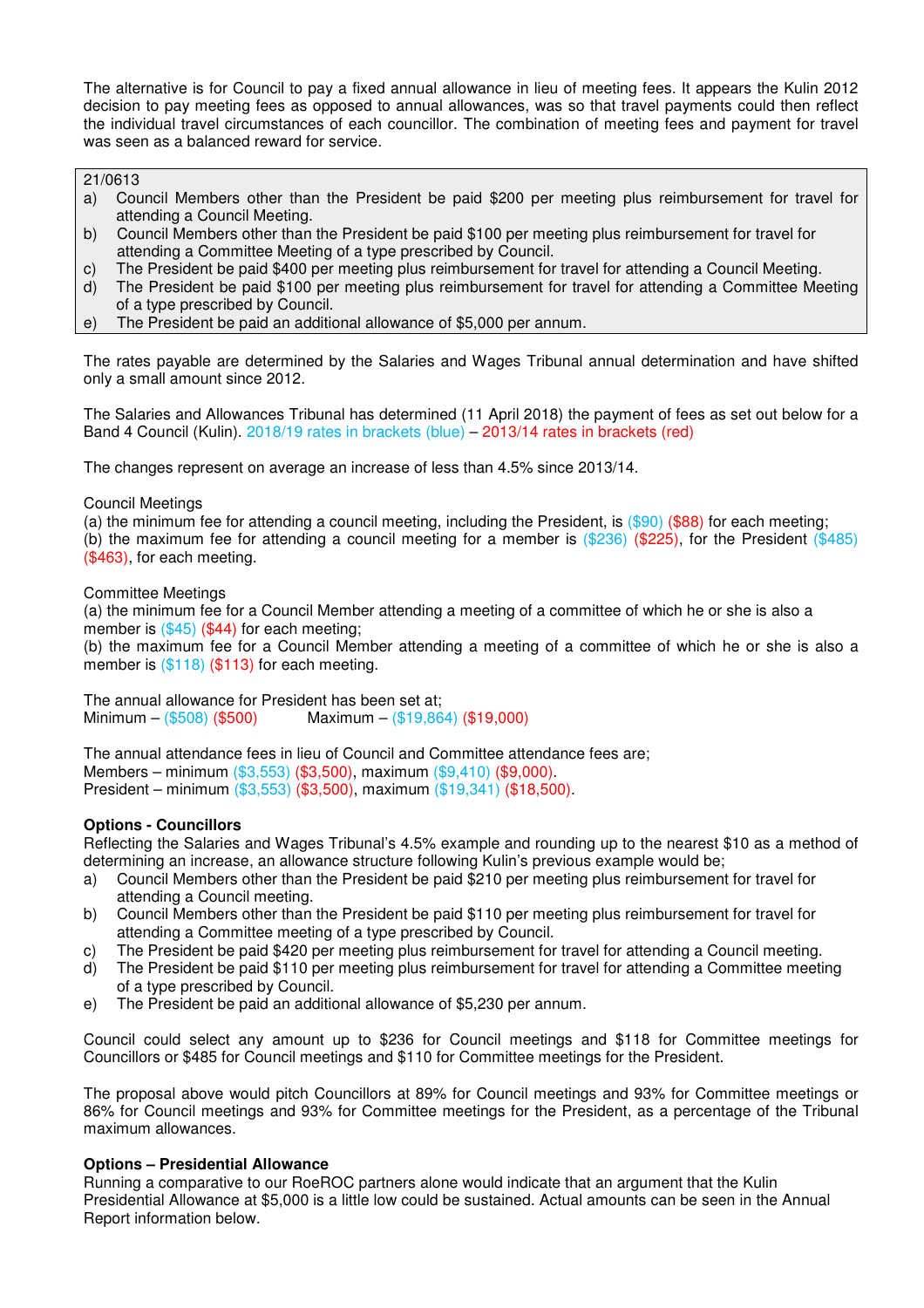The maximum Presidential Allowance under the Tribunal determination (Td) is \$19,864. The current allowance of \$5,000 represents 25%.

As examples;

- 1. If comparing averages (\$7875 all 4 Shires) being 39% of Td,
- 2. As a percentage of annual budget revenue (Kulin at 80%) against the 4 Shire average \$6,300 32%Td,<br>3. Averaging the 2 lower allowance amounts (Narembeen and Corrigin) \$7,250, 36%Td,
- 3. Averaging the 2 lower allowance amounts (Narembeen and Corrigin) \$7,250, 36%Td,
- 4. If the Presidential workload of a Narembeen or Corrigin is seen as similar then \$7500 38%, or

Clearly the range of options is open to debate on every occasion; a better way may be to determine allowances that peg Kulin's selected rates to a percentage of the Tribunal maximums or an average of our RoeROC partners (based on revenue size). In this way, future debate would be minimised and staff can act annually at Budget to update the rates based on the Tribunal decision. An APOG procedure reflecting such can be drafted simply.

I have extracted Annual reports for information.

#### **Kulin Annual Budget Revenue \$4.4m 2017/18**

For Kulin data – see Financial Implications

#### **Corrigin Annual Budget Revenue \$5.4m 2016/17 and Remuneration**

| <b>31. ELECTED MEMBERS REMUNERATION</b>          | 2017   | Budget | 2016   |
|--------------------------------------------------|--------|--------|--------|
|                                                  | s      | \$     | \$     |
| The following fees, expenses and allowances were |        |        |        |
| paid to council members and/or the president.    |        |        |        |
| <b>Meeting Fees</b>                              | 28,000 | 28,000 | 28,000 |
| President's allowance                            | 7.500  | 7.500  | 7.500  |
| Deputy President's allowance                     | 1.750  | 1,875  | 1,813  |
| <b>Travelling expenses</b>                       | 896    | 2.001  | 978    |
| Telecommunications allowance                     | 7.000  | 7.000  | 7.000  |
|                                                  | 45.146 | 46,376 | 45.291 |

# **Narembeen Annual Budget Revenue \$5.6m 2016/17**

#### **SHIRE OF NAREMBEEN** NOTES TO AND FORMING PART OF THE FINANCIAL REPORT FOR THE YEAR ENDED 30TH JUNE 2017

|                                                  |        | 2017          |        |
|--------------------------------------------------|--------|---------------|--------|
| <b>31. ELECTED MEMBERS REMUNERATION</b>          | 2017   | <b>Budget</b> | 2016   |
|                                                  | s      | \$            | s      |
| The following fees, expenses and allowances were |        |               |        |
| paid to council members and/or the president.    |        |               |        |
| <b>Meeting Fees</b>                              | 15,380 | 18,820        | 13,770 |
| President's allowance                            | 7.000  | 7,000         | 7,000  |
| Deputy President's allowance                     | 1,750  | 1,750         | 1,750  |
| <b>Travelling expenses</b>                       | 5.053  | 6,000         | 4.734  |
|                                                  | 29.183 | 33,570        | 27.254 |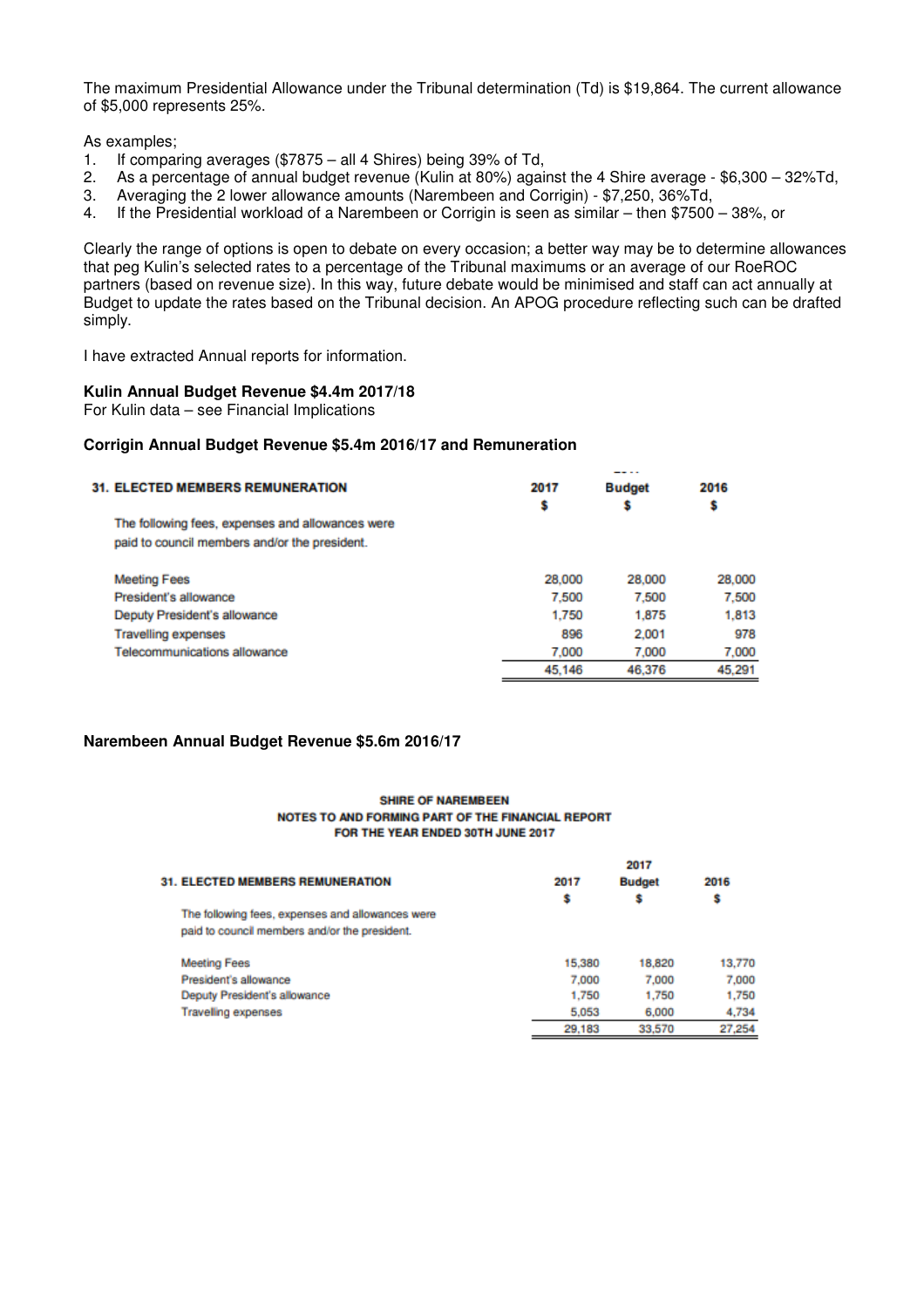# **Kondinin Annual Budget Revenue \$5.4m 2016/17**

| 31. ELECTED MEMBERS REMUNERATION                                                                  | 2017                               | 2017<br>Budget             | 2016                       |
|---------------------------------------------------------------------------------------------------|------------------------------------|----------------------------|----------------------------|
| The following fees, expenses and allowances were<br>paid to council members and/or the president. |                                    |                            |                            |
| Meeting Fees<br>President's Allowance<br>Deputy President's Allowance                             | 24,210<br>12,000<br>36,210<br>____ | 26,280<br>12,000<br>38.280 | 25,867<br>12,000<br>37.867 |

It should be noted that under the LG Act, Councillors can elect not to receive payment for meetings or travel and this may be some of the variance seen in the above data.

# **FINANCIAL IMPLICATIONS:**

The 2017/18 Budget provision is;

Members travelling \$7,266 Sitting Fees \$24,000 Presidential Allowance \$ 5,000

Increasing by 4.5% requires a sitting fee allowance (minimum) \$23,100 with additional allowance for Committee meetings to be added and Presidential Allowance as calculated \$5,230.

If Council selects an alternate amounts 2018/19 budget provision would have to be recalculated.

# **STATUTORY AND PLANNING IMPLICATIONS:**

Section 5.98 of the Local Government Act 1995 entitles Council Members who attend a council or committee meeting of a prescribed type to be paid;

(a) the prescribed minimum fee for attending a council or committee meeting; or

(b) where the Local Government has set a fee within the prescribed range for council or committee meeting attendance fees, that fee.

# **POLICY IMPLICATIONS:**

No complimentary Shire policy exists, Shire has always passed resolutions in relation to Sitting Fees and Allowances. Council also has an APOG procedure (G7) that outlines the support services that can be provided to Councillors and the President – e.g. Ipad/Tablet/Notebook and support, Name Badges and hard copy materials etc.

# **COMMUNITY CONSULTATION:**

Nil

# **WORKFORCE IMPLICATIONS:**

Nil

# **OFFICER'S RECOMMENDATION:**

That Council endorse the following 2018/19 Sitting Fees and Allowances for elected members;

- a) Council Members other than the President be paid \$210 per meeting plus reimbursement for travel for attending a Council meeting.
- b) Council Members other than the President be paid \$110 per meeting plus reimbursement for travel for attending a Committee meeting of a type prescribed by Council.
- c) The President be paid \$420 per meeting plus reimbursement for travel for attending a Council meeting.
- d) The President be paid \$110 per meeting plus reimbursement for travel for attending a Committee meeting of a type prescribed by Council.
- e) The President be paid an additional allowance of \$5,230 per annum or Council nominate an alternate amount.
- f) An APOG procedure for the Calculation of Presidential and Councillor Allowances be drafted reflecting Council's decision.

# **VOTING REQUIREMENTS:**

Absolute Majority Required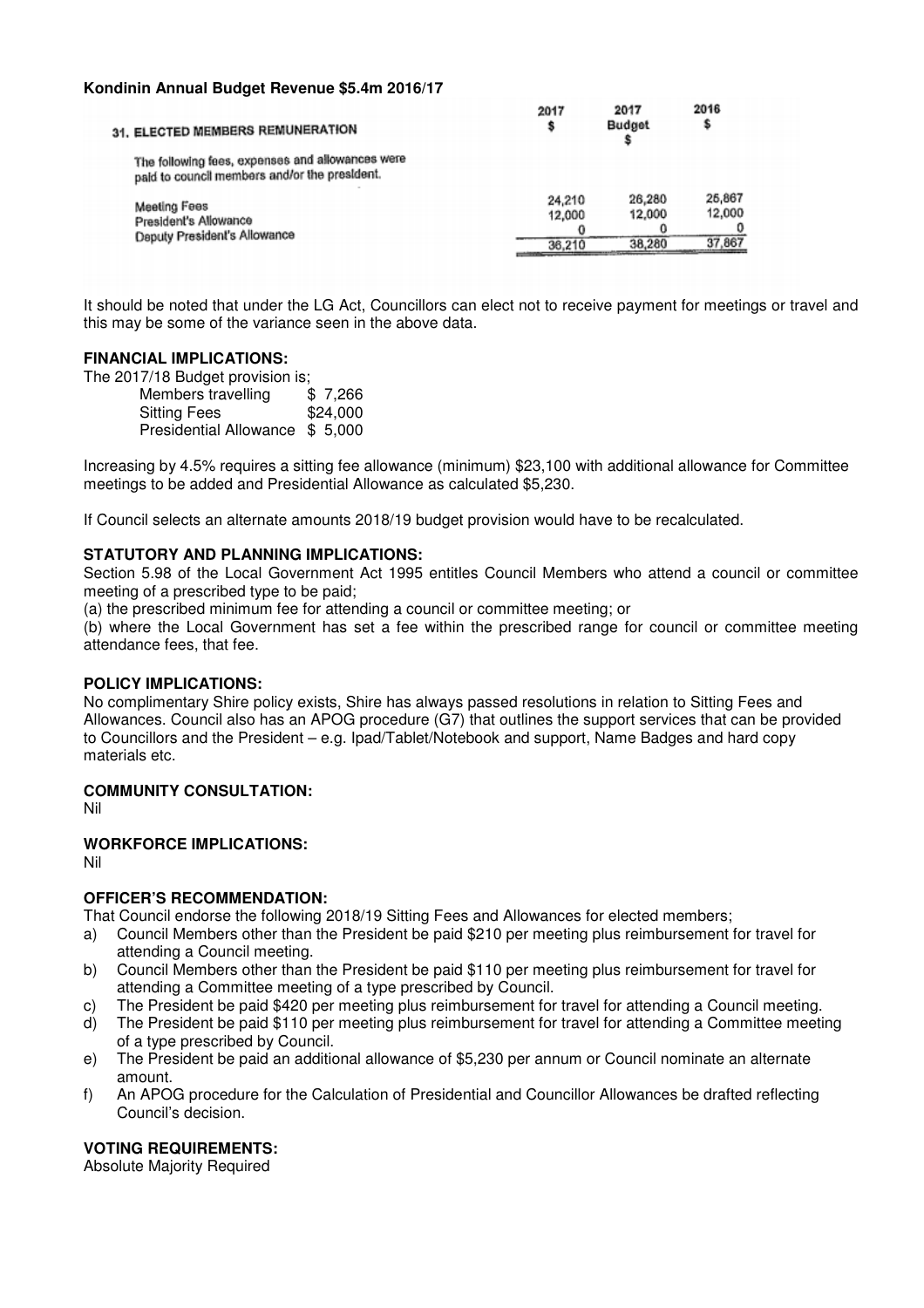# **13/0518**

**Moved Cr Robins Seconded Cr Mc Innes that Council endorse the following 2018/19 Sitting Fees and Allowances for elected members;** 

- **a) Council Members other than the President be paid \$210 per meeting plus reimbursement for travel for attending a Council meeting.**
- **b) Council Members other than the President be paid \$110 per meeting plus reimbursement for travel for attending a Committee meeting of a type prescribed by Council.**
- **c) The President be paid \$420 per meeting plus reimbursement for travel for attending a Council meeting.**
- **d) The President be paid \$110 per meeting plus reimbursement for travel for attending a Committee meeting of a type prescribed by Council.**
- **e) The President be paid an additional allowance of \$7,000 per annum.**
- **f) The Deputy President be paid an allowance of \$1,750 per annum.**
- **g) An APOG procedure for the Calculation of Presidential and Councillor Allowances be drafted reflecting Council's decision.**

 **Carried 8/1** 

**Cr West Voted Against the Motion** 

Note: The recommendation was changed in the motion to increase the Presidential Allowance from \$5230 to \$7000, and to include an allowance for the Deputy President of \$1750.

# **6.9 The 'Making' of the Shire of Kulin Animals, Environment and Nuisance Amendment Local Law 2018**

**RESPONSIBLE OFFICER:** EHO<br>FILE REFERENCE: 19.03 / ADM044 **FILE REFERENCE:**<br>AUTHOR: Will Pearce, Environmental Health Officer / Authorised Officer **STRATEGIC REFERENCE/S:** 12.01 **DISCLOSURE OF INTEREST:** Nil

# **SUMMARY:**

Council is requested to make the Shire of Kulin Animals, Environment and Nuisance Amendment Local Law 2018 following an advertising period in which public submissions were invited prior to close of business 27 April 2018.

# **BACKGROUND:**

At the Shire of Kulin Ordinary Council Meeting held 21 February 2018 Council resolved (*RESOLUTION 06/0218*) to advertise for public comment the draft Shire of Kulin Animals, Environment and Nuisance Amendment Local Law 2018.

This amendment is the result of correspondence dated 10 August 2017 from the Chair of the Joint Standing Committee on Delegated Legislation advising that the *Shire of Kulin Animals, Environment and Nuisance Local Law 2016* contained several errors requiring the Shire to make an 'Amendment' local law to rectify the identified issues.

Advertising of the draft Shire of Kulin Animals, Environment and Nuisance Amendment Local Law 2018 (the 'Local Law') commenced on 28 February 2018 in the '*West Australian*' newspaper and closed on 27 April 2018.

Following the appearance of the notice in the '*West Australian*', the Minister for Local Government and Chief Health Officer, on behalf of the Minister for Health, were provided with the Local Law and invited to comment.

# **COMMENT:**

The Department of Local Government, Sport and Cultural Industries (DLGSCI), on behalf of the Minister, provided the Shire with the following comments on 26 April 2018:

# *1. "Local law made under Health Act*

*The Department notes that this local law is made under the Health (Miscellaneous Provisions) Act 1911 in addition to the Local Government Act 1995. Accordingly, the Shire should ensure that a copy of the local law has been forwarded to the Minister for Health, if this has not occurred already.* 

# *2. Commencement Clause*

*It is suggested that clause 2 should be reworded as follows:*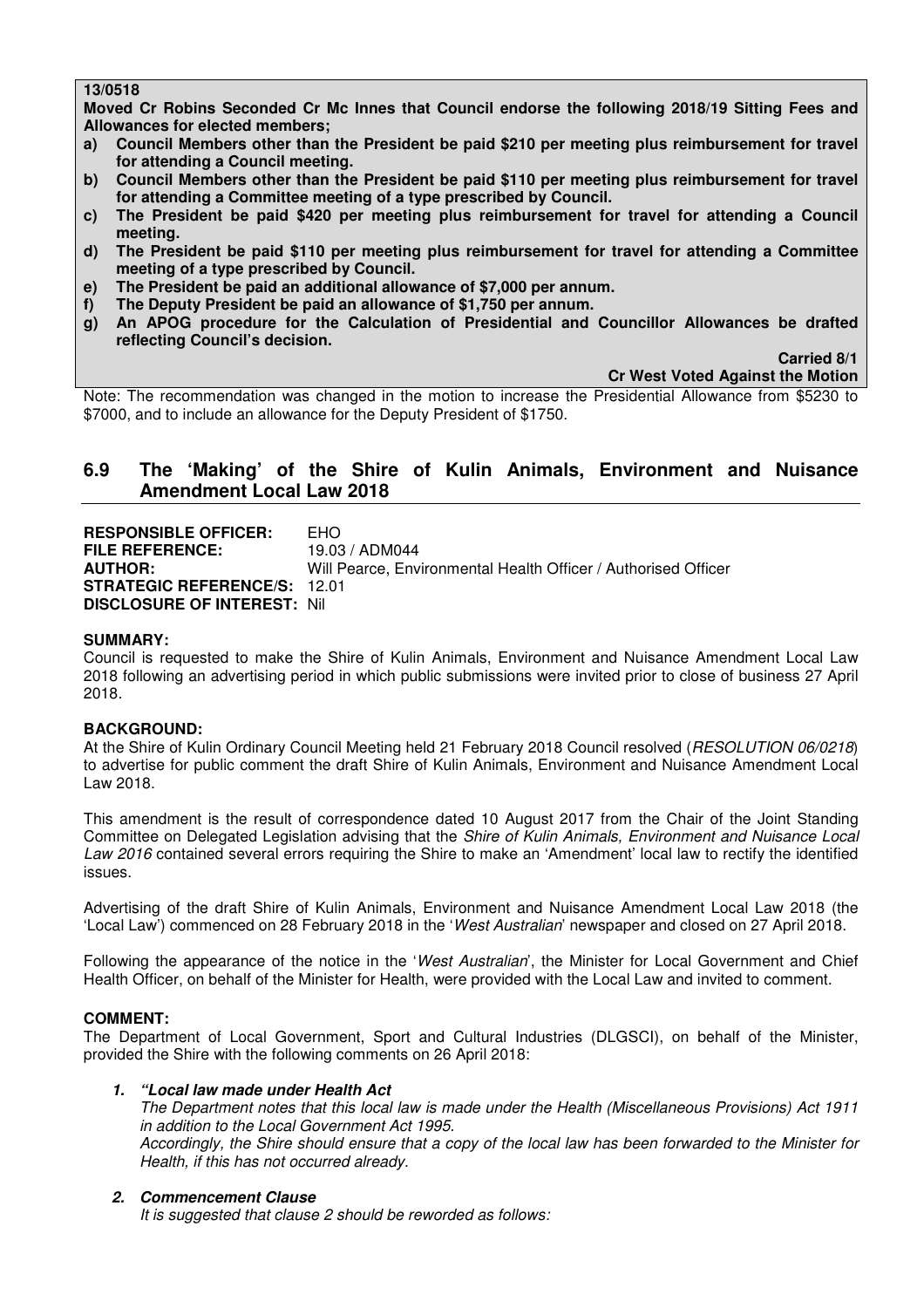# *2. Commencement*

*This local law comes into operation on the date of its publication in the Government Gazette.* 

# *3. Clause 5(1)(a)*

*It is suggested that the Shire should amend clause 5(1)(a)(i) as follows:* 

- *(i) In subclause 1.4(1) insert the following definitions in alphabetical order:* 
	- *Association has the meaning given to it in the Associations Incorporation Act 2015;*

*Qualified person is a person who holds either the Item 1 License or an Item 4 License as prescribed in 'Table 131 – Licensees and entitlements' of the Ozone Protection and Synthetic Greenhouse Gas Management Regulations 1995;* 

*If the Shire does this, subparagraph (vi) can be deleted.* 

# *4. Clause 5*

- *It is suggested that the Shire amend clause 5(1)(a)(ii) as follows:*
- *(ii) in the definition of 'affiliated person' delete "club" and replace with "association".*

# *5. Clause 6*

*It is suggested that the paragraphs be reworded as follows:* 

- *(a) after the word "thoroughfare" delete "but" and replace with "where"; and*
- *(b) delete "the vegetation" and replace with "the provision of vegetation".*

# *6. Renumbering*

*When State legislation is amended by Parliament, the remaining clauses are usually not renumbered. This avoids the need to update existing cross references which may end up inaccurate if the numbering has changed.* 

*While renumbering may be desirable in some circumstances, it is not legally necessary. The Shire has the option of retaining the current numbering in the principal local law if it wishes to do so and simply deleting the provisions which are no longer required* 

# *7. Minor Edits*

*The following minor edits are suggested:* 

- *· Delete the heading for Part 1, since there are no other parts in the local law.*
- *· The Shire uses double quotation and single quotation marks interchangeably. For consistency, it is suggested that the Shire use double quotation marks.*
- *· In the proposed definition for qualified person after "1999" insert "(Cth)" to indicate that the Regulations are Federal rather than State.*
- *· Clause 4(1) The phrases in quote marks should be bold, so they match the format of the headings in the principal local law.*
- *· Clause 4(2) Replace "enabling" with "enacting";*
- *· Clause 7(a): Remove 'and' from the end of the line.*
- *· Clause 8: delete the comma after 'subclause 2.26(2)'.*
- *· Clause 9: delete the comma after 'subclause 2.28(1)'.*
- *· Clause 11:* 
	- *o Delete "In clause 3.9 –".*
	- *o Remove the quotation marks in the inserted text.*
	- *o Indent the inserted text to the right to distinguish it from the rest of the clause.*
	- *o Change the clause title to bold to ensure consistency.*
- *· Clause 12(1): delete the comma and 'entirely', and remove the apostrophes around "(1)"*
- *· Clause 13(10)(a)(i): remove the ellipsis'.*
- *Clause 13(1)(a)(ii): delete 'entirely'.*
- *· Clause 13(1)(a)(ii): insert 'the' before "clause column".*
- *· Clause 13(1)(a) (iii): delete "subclause" and put quote marks around "4.12"*
- *· Since clause 13 only contains one subclause and one paragraph, the first two lines can be deleted and replaced with "Schedule 1 is amended as follows". Subparagraphs (i) to (iiv) can be redesignated as paragraphs (a) to (g).*
- *· Replace "This Local Law" with "This local law" in the paragraph above the common seal.*
- *· Clause numbers followed by subsequent subclauses and paragraphs should be designated as "clauses". For example, in clause 5, "subclause 1.4(1)" should be "clause 1.4(1)". It is suggested that the Shire amend all clauses to reflect this."*

The Department of Health advised on 9 April 2018 that it had no comment to make on the Local Law. No comments were received from the public.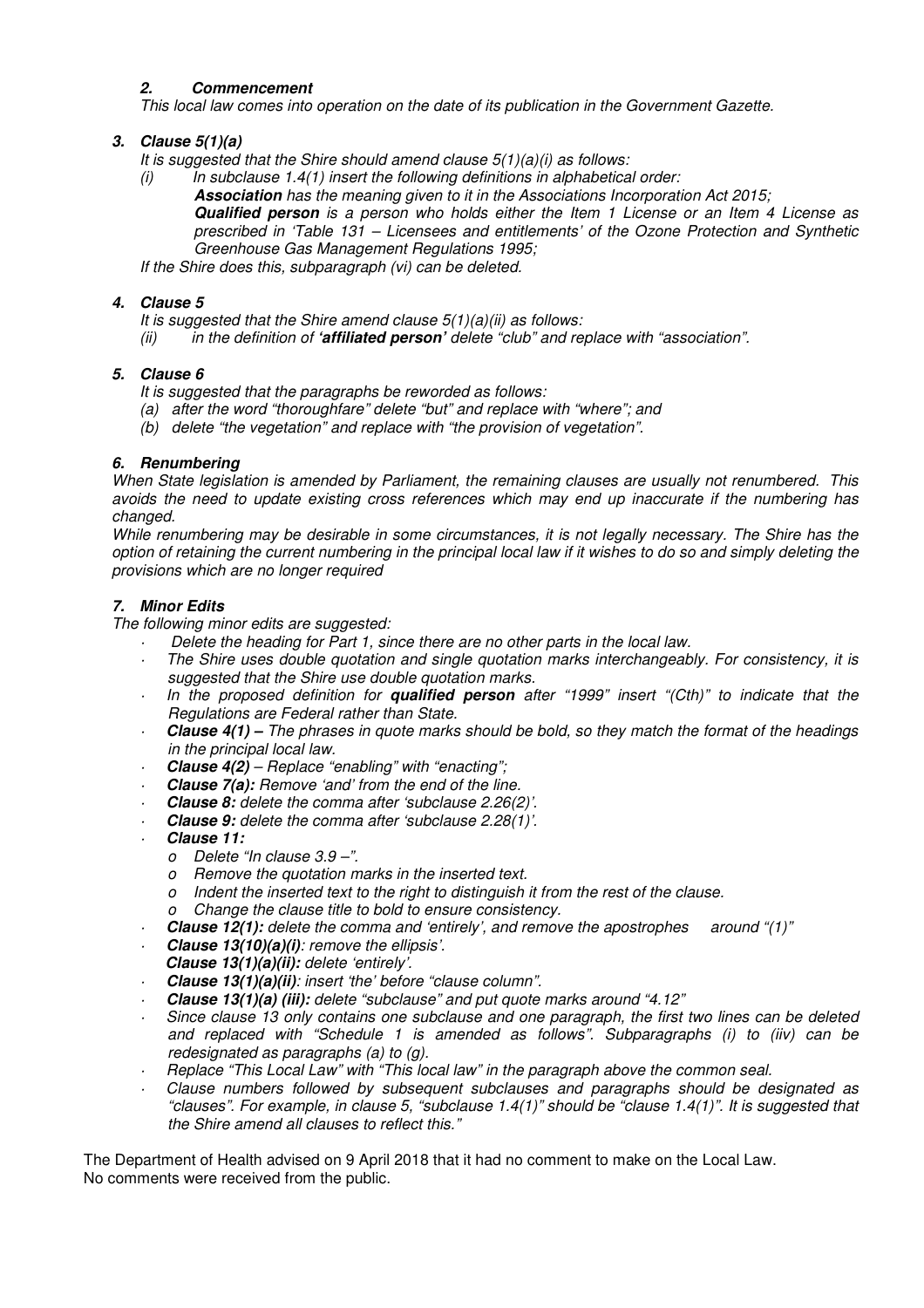The Local Law has been amended to reflect the DLGSCI comments and is shown in **Attachment 10.** It is considered that these changes are only minor in nature and will not require advertising.

Council is requested to consider 'making' the Local Law and to authorise the signatures of the Shire President and Chief Executive Officer in the presence of affixing the Shire of Kulin Seal onto the Local Law.

Following this step, one original and two copies will be sent to the Chief Health Officer for consent. Upon consent, arrangement will be made for the Local Law to be gazetted by the State Law Publisher.

The Local Law will then be presented to the Minister for Local Government and Chief Health Officer for their records. Local public notice, that will include title and summary of purpose and effect of the Local Law, will also be arranged. The Joint Standing Committee on Delegated Legislation of the WA Parliament will be provided with an 'Explanatory Memorandum' and copies of the Local Law within 10 days of gazettal.

#### **CONSULTATION:**

As presented in the 'Comments' section of this report.

#### **STATUTORY ENVIRONMENT:**

*Health (Miscellaneous Provisions) Act 1911; Local Government Act 1995; and Shire of Kulin Animals, Environment and Nuisance Local Law 2016.* 

#### **FINANCIAL IMPLICATIONS:**

Placing the new law in the *Government Gazette* will cost approximately \$600.

#### **POLICY IMPLICATIONS:**

There are no direct policy implications in relation to this item.

#### **OFFICER RECOMMENDATION:**

That Council resolves to:

- 1. Endorse for inclusion into the Shire of Kulin Animals, Environment and Nuisance Amendment Local Law 2018 the suggested changes submitted by the Department of Local Government, Sport and Cultural Industries' and itemised in the 'Comment' section of this report;
- 2. 'Make' the Shire of Kulin Animals, Environment and Nuisance Amendment Local Law 2018 as presented in ATTACHMENT 1;
- 3. Authorise the affixing of the Shire of Kulin Seal in the presence of the Shire President and the Chief Executive Officer who are also authorised by Council to sign the Shire of Kulin Animals, Environment and Nuisance Amendment Local Law 2018; and
- 4. Authorise the Chief Executive Officer to carry out the process of Gazettal of the Shire of Kulin Animals, Environment and Nuisance Amendment Local Law 2018 and to complete the administrative functions required for presentation of the Shire of Kulin Animals, Environment and Nuisance Amendment Local Law 2018 to the Joint Standing Committee on Delegated Legislation of the Western Australian Parliament.

# **VOTING REQUIREMENTS:**

Absolute Majority Required

#### **14/0518**

**Moved Cr Bowey Seconded Cr Robins that Council resolves to:** 

- **1. Endorse for inclusion into the Shire of Kulin Animals, Environment and Nuisance Amendment Local Law 2018 the suggested changes submitted by the Department of Local Government, Sport and Cultural Industries' and itemised in the 'Comment' section of this report;**
- **2. 'Make' the Shire of Kulin Animals, Environment and Nuisance Amendment Local Law 2018 as presented in ATTACHMENT 1;**
- **3. Authorise the affixing of the Shire of Kulin Seal in the presence of the Shire President and the Chief Executive Officer who are also authorised by Council to sign the Shire of Kulin Animals, Environment and Nuisance Amendment Local Law 2018; and**
- **4. Authorise the Chief Executive Officer to carry out the process of Gazettal of the Shire of Kulin Animals, Environment and Nuisance Amendment Local Law 2018 and to complete the administrative functions required for presentation of the Shire of Kulin Animals, Environment and Nuisance Amendment Local Law 2018 to the Joint Standing Committee on Delegated Legislation of the Western Australian Parliament.**

 **Carried 9/0**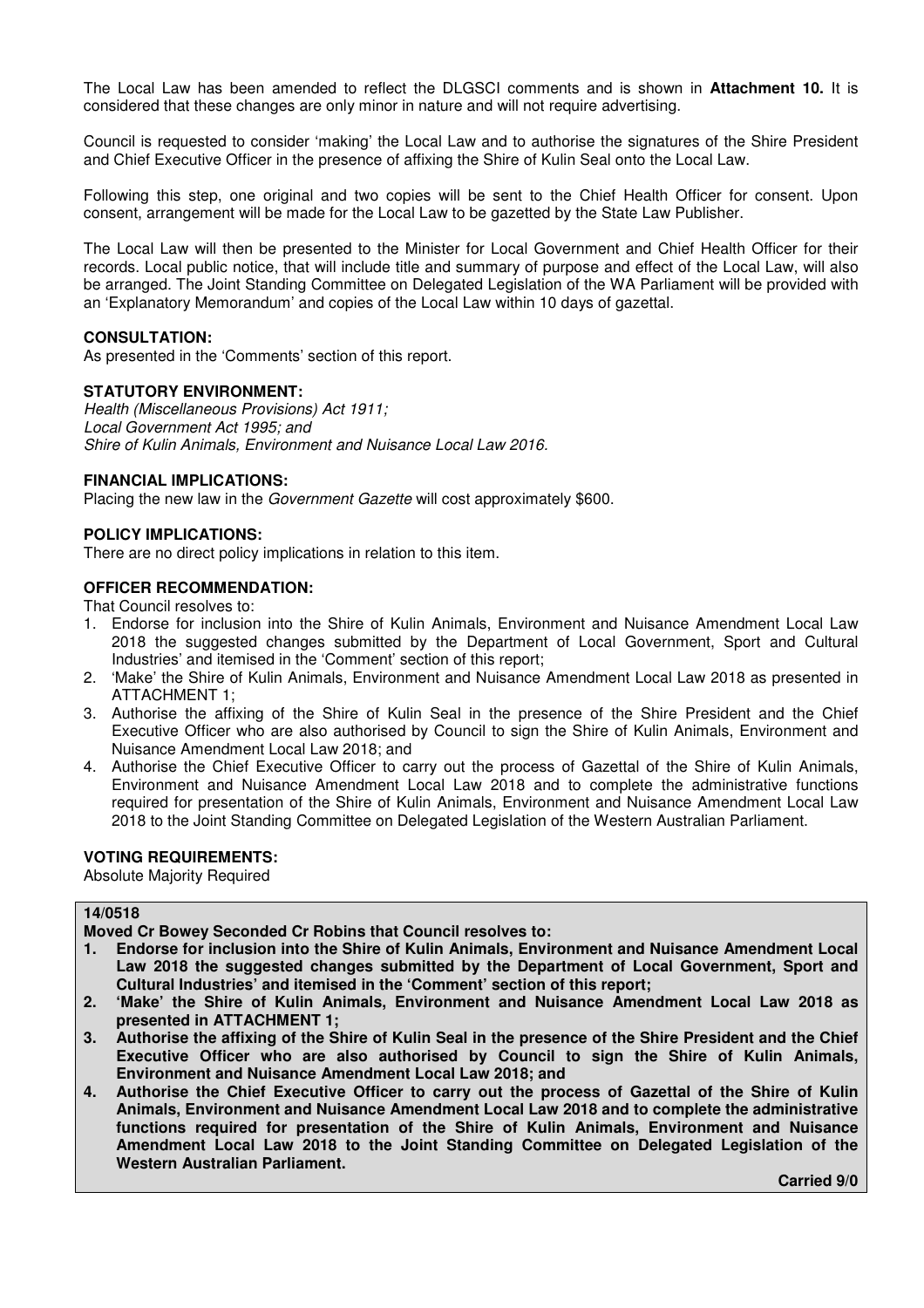# **6.10 Development Application – Proposed Additional Single Dwelling on Lot 8955 (No.362) Bowey Road, Kulin**

| <b>APPLICANT:</b>                   | Brian & Michelle Bowey on behalf of Robert A. Bowey (Landowner) |
|-------------------------------------|-----------------------------------------------------------------|
| <b>FILE REF:</b>                    | 07.02 Development Applications                                  |
| <b>AUTHOR:</b>                      | Mr Joe Douglas - Consultant Town Planner (Exurban)              |
| <b>STRATEGIC REFERENCE/S:</b>       |                                                                 |
| <b>DISCLOSURE OF INTEREST: Nill</b> |                                                                 |

#### **Summary**

This report recommends that a development application submitted by Brian and Michelle Bowey on behalf of Mr Robert Bowey (Landowner) to construct an additional single dwelling on Lot 8955 (No.362) Bowey Road, Kulin be approved subject to conditions.

#### **Background**

The applicant is seeking Council's development approval to construct an additional single dwelling on Lot 8955 (No.362) Bowey Road, Kulin for farm management purposes.

Lot 8955 is located approximately 11 kilometres south-east of the Kulin townsite in the locality of Kulin. The subject land comprises a total area of approximately 340 hectares and has direct frontage to Bowey Road along its western boundary which is a local road under the care, control and management of the Shire of Kulin.



*Location & Lot Configuration Plan (Source: Landgate)* 

Lot 8955 has been extensively cleared and is currently used for broadacre agricultural purposes (i.e. cropping & grazing). The land is gently sloping, contains numerous small stands of native vegetation throughout and is characterised by an intermittent stream line that traverses its full length from north-east to south-west.

Lot 8955 contain three (3) existing single detached dwellings located in close proximity to one another in its south-western portion. The three dwellings are currently occupied by members of the Bowey family who all live and work on the land. It is understood the proposed new dwelling will become the principal residence for one family unit with the existing dwelling they currently occupy to be made available for use as temporary farm worker accommodation.

Lot 8955 also contains a number of other physical improvements associated with its current rural use including sheds, dams and associated catchments, internal access roads/tracks, firebreaks and fencing.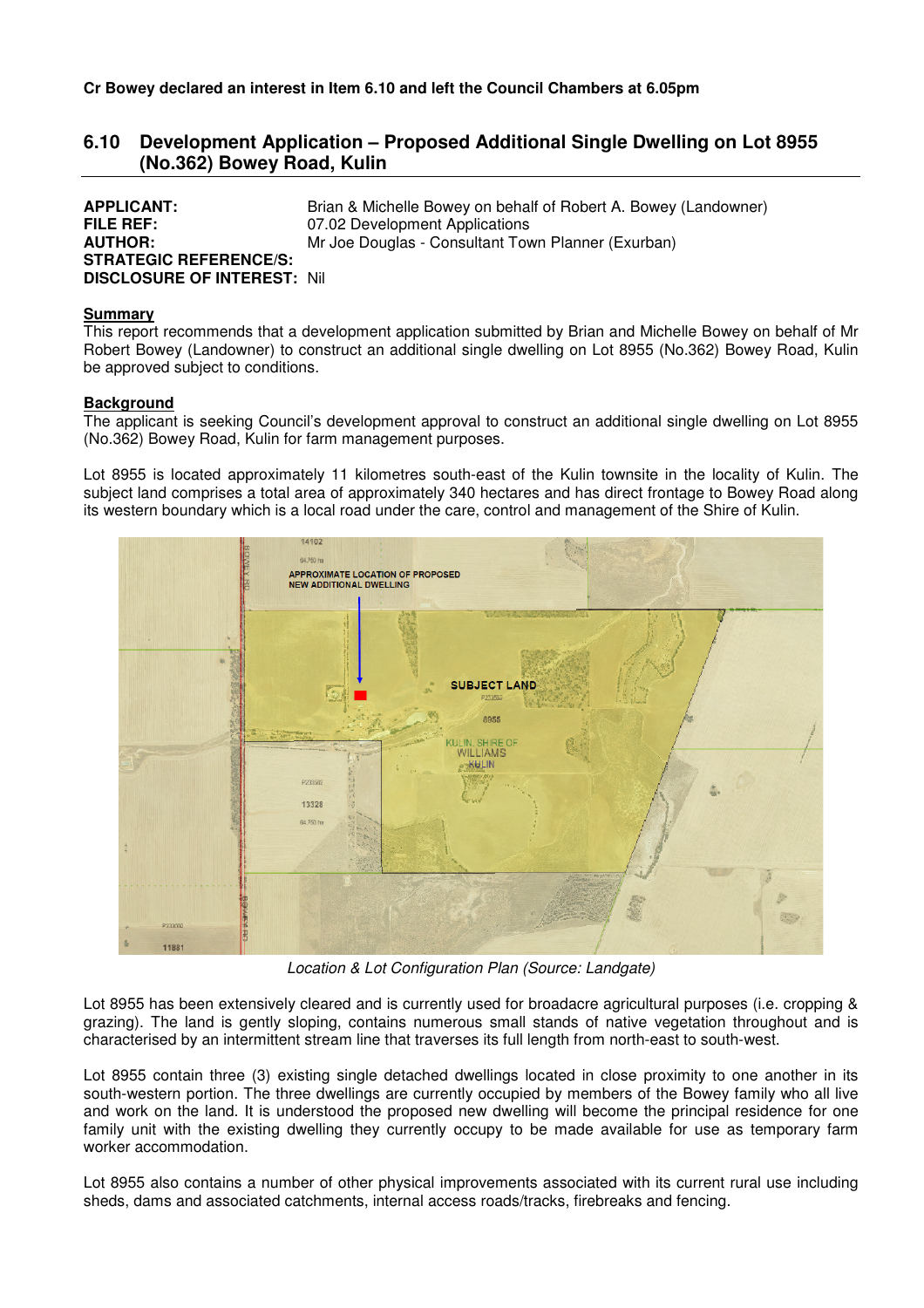The development application received proposes the construction of a new 305m<sup>2</sup> brick, timber and colorbond dwelling to be sited immediately north and east of the existing dwellings and other built form improvements on the land. Specific details of the proposal including a covering letter and plans are provided in Attachment 1.

# **Comment**

Lot 8955 is classified 'Rural' zone under the Shire of Kulin Local Planning Scheme No.2 (LPS No.2).



*Current Zoning Plan (Source: Shire of Kulin Local Planning Scheme No.2)* 

The key objectives of the 'Rural' zone under LPS No.2 are as follows:

- i) To provide for a wide range of activity that is predominantly rural in nature;
- ii) To protect land from uses that may jeopardise the future development of that land for other planned purposes which are compatible with its Rural zoning;
- iii) To protect land from closer development that would detract from the rural character and amenity of the area;
- iv) To prevent any development which may detrimentally affect the commercial viability of Rural zoned landholdings; and
- v) To provide for the development of a range of local government approved non-rural uses which accord with the provisions of the Scheme and the local government's policies.

Clause 4.7.8 of LPS No.2 expressly states:

- (1) Within the Rural zone the local government will not generally support the erection of more than one (1) single house per lot;
- (2) The local government may consider granting development approval to additional single dwellings/grouped dwellings in the Rural zone in cases where the landowner clearly demonstrates that additional housing is required for farm management purposes. In any case the total number of dwelling units per lot shall not exceed four (4);
- (3) Where an application is made for approval for the development of additional single dwellings/grouped dwellings on Rural zoned land the local government shall not grant development approval to that application until such time as it is advertised for public comment; and
- (4) The existence of more than one (1) dwelling on a Rural zoned lot shall not be construed as a basis for the local government's support to the subdivision of the lot.

The application for Lot 8955 has been assessed with due regard for the zone objectives and all relevant development standards and requirements prescribed in LPS No.2 as well as the standards, requirements and general guidance provided by the relevant elements of the State planning framework. This assessment has confirmed the proposal is generally compliant with the following matters:

- Requirement for additional dwellings to be used in conjunction with agricultural activity and farm management purposes;
- Continuation of agricultural activity;
- Boundary setbacks;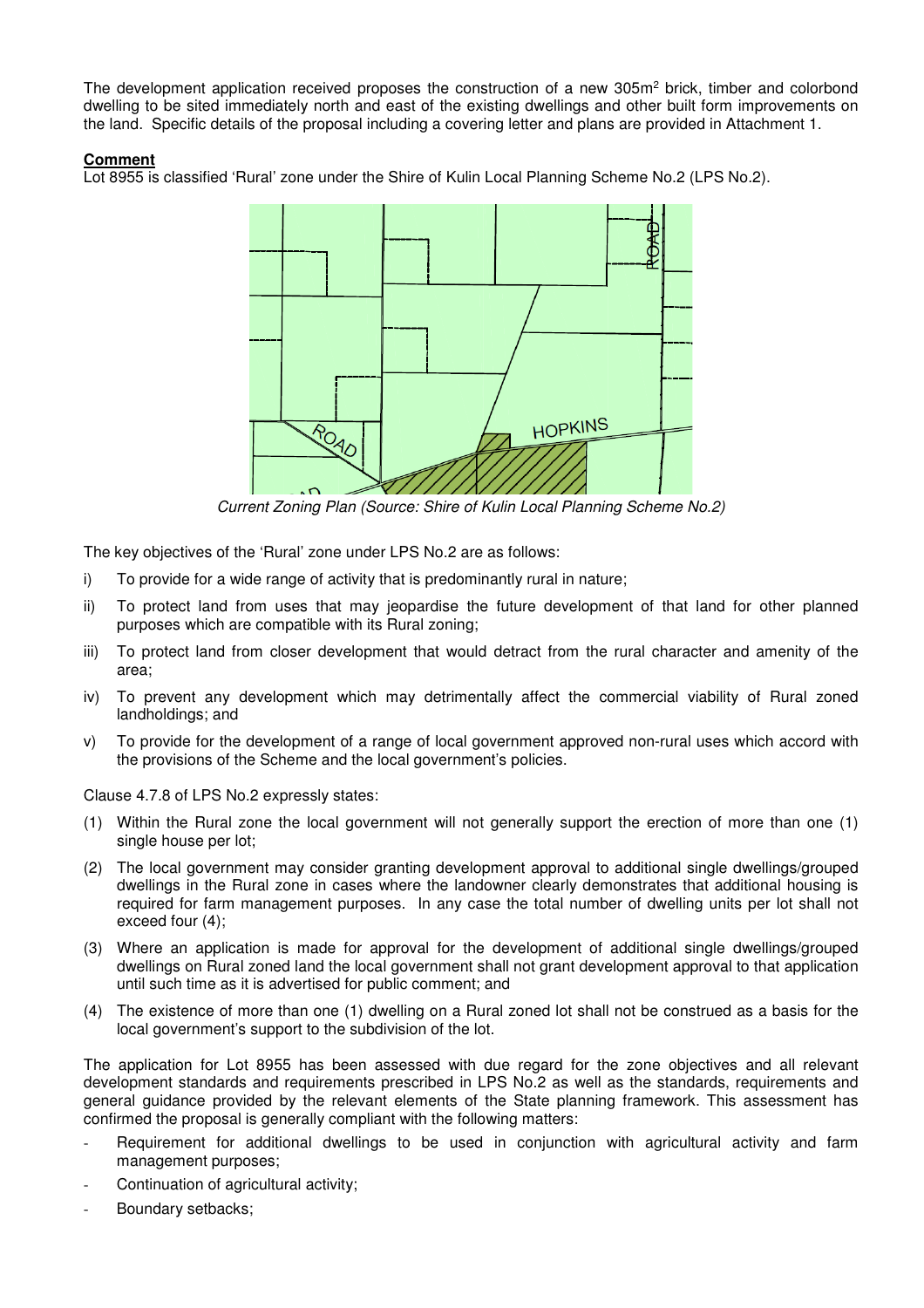- Effluent disposal;
- Water supply for domestic and firefighting purposes;
- Stormwater drainage;
- Visual amenity;
- Potential for land use conflict including minimum required buffer separation distances;
- Clearing of native vegetation;
- Bushfire risk and protection; and
- The potential for land degradation including soil erosion, salinity and flooding.

Notwithstanding the above conclusion it is significant to note the proposal does not address the requirement in LPS No.2 to provide a suitable legal means of unrestricted access to the public road network. Whilst Lot 8955 has direct frontage to Bowey Road, that portion of this road immediately abutting the land's western boundary remains unconstructed. Landgate aerial photography taken earlier this year confirms Bowey Road has only been constructed to a gravel standard up to the northern boundary of the adjoining Lot 13328 located immediately south of the subject land. As such Lot 8955 does not have direct frontage and access to a constructed public roadway.

The aerial photography also confirms all access to/from the subject land via Bowey Road is currently obtained through the adjoining Lot 13328 located immediately south. Landgate records have confirmed this land is also owned by Mr Robert Bowey and forms part of his farm holdings in the immediate locality.



*Current Access Arrangements to Lot 8955 (Source: Landgate)* 

The current access arrangements to Lot 8955 are of concern, particularly in the event the adjoining Lot 13328 located immediately south is sold to another party in the future. The new owner/s of Lot 13328 could seek to prohibit access through their property to Lot 8955 giving rise to a legal dispute, including claims of trespass, and restrictions to any further access until the matter is resolved.

Whilst physical access to the existing and proposed dwellings on Lot 8955 is available via an existing gravel access track through Lot 13328 located immediately south, clause 31(11) of LPS No.2 expressly states that when considering an application for development approval in respect of any land abutting an unconstructed road or any lot which does not have frontage to a constructed road, the local government may either:

(a) refuse the application until the road has been constructed or access by means of a constructed road is provided as the case may be; or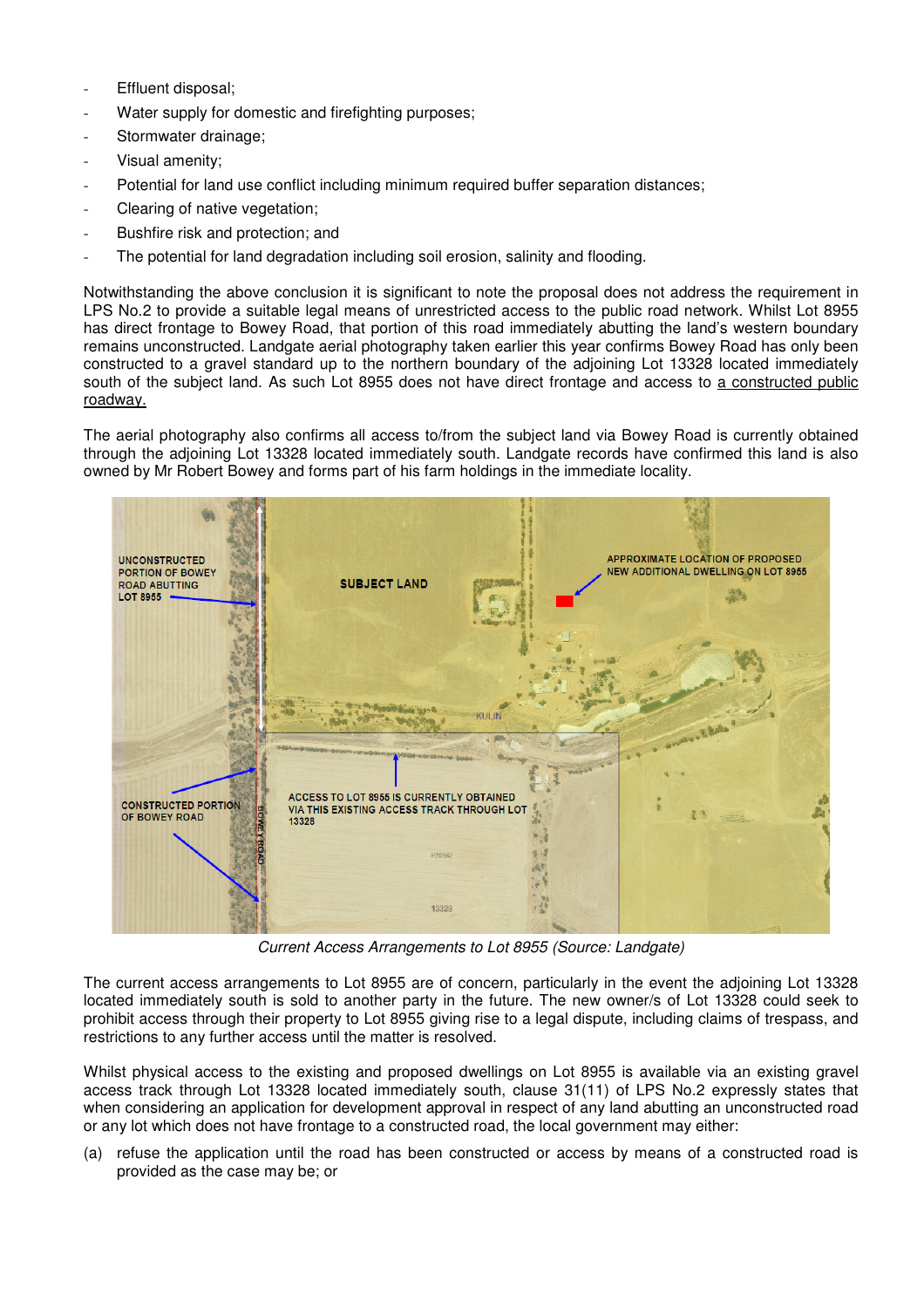- (b) approve the application subject to a condition requiring the applicant to pay a sum of money in or towards payment of the cost or estimated cost of construction of the road or part thereof and any other conditions it considers fit to impose; or
- (c) grant the application subject to the following conditions, or any other conditions the local government sees fit to impose:
	- i) Arrangements are to be made for permanent access, to the satisfaction of the local government;
	- ii) The location of any legal access shall be to the satisfaction of the local government;
	- iii) Access must be constructed and maintained to the satisfaction of the local government;
	- iv) A notification is to be placed on the title of the land alerting landowners that the lot does not have access to a constructed public road and alternative access arrangements must be maintained, both physically and legally.

Having regard for the above requirements it is concluded options a) and b) are impractical, expensive and difficult to justify in the context of the nature of the proposed development, current land ownership and the fact the current access arrangements have prevailed for many years without giving rise to any issues or disputes. Option c) is considered a far more practical, pragmatic and affordable solution for the applicant to ensure the vehicle access requirements of LPS No.2 are suitably addressed.

In light of the above findings it is recommended Council exercise its discretion and grant conditional approval to the application to ensure the development proceeds in accordance with the information and plans submitted in support of the application and the relevant standards and requirements of LPS No.2 including permanent legal access to the public road network.

#### **Statutory Environment**

- Planning and Development Act 2005 (as amended)
- Planning and Development (Local Planning Schemes) Regulations 2015
- Shire of Kulin Local Planning Scheme No.2

#### **Policy Implications**

Nil

# **Community Consultation**

Undertaken for the minimum required period of fourteen (14) days in accordance with the specific requirements of clause 64(3) of the Deemed Provisions of the Planning and Development (Local Planning Schemes) Regulations 2015 (i.e. publication of a notice of the proposed development, including plans, on the Shire's website inviting public submissions). At the close of public advertising on Tuesday 8<sup>th</sup> May 2018 the Shire had not received any written submissions in respect of the proposed development.

# **Financial Implications**

Nil

#### **Strategic Implications**

The proposal for Lot 8955 is considered to be consistent with the aims and objectives of the Shire's Strategic Community Plan 2013-2023 as it applies to the following:

- **Social** 
	- *Facilitate diverse, inclusive housing options.*
- Economic
	- *Ensure that the Shire's economic viability and longevity is protected and advanced through cost effective land use and development.*
- **Environment**
- *Implement best practice stormwater reuse, water catchment, drainage and harvesting.*
- Civic Leadership
	- Use a range of effective communication tools to engage the community to support transparent and *accountable Council decision making.*

# **Recommendation**

That the application for development approval submitted by Brian and Michelle Bowey on behalf of Mr Robert Bowey (Landowner) to construct an additional single dwelling on Lot 8955 (No.362) Bowey Road, Kulin for farm management purposes be **APPROVED** subject to the following conditions and advice notes: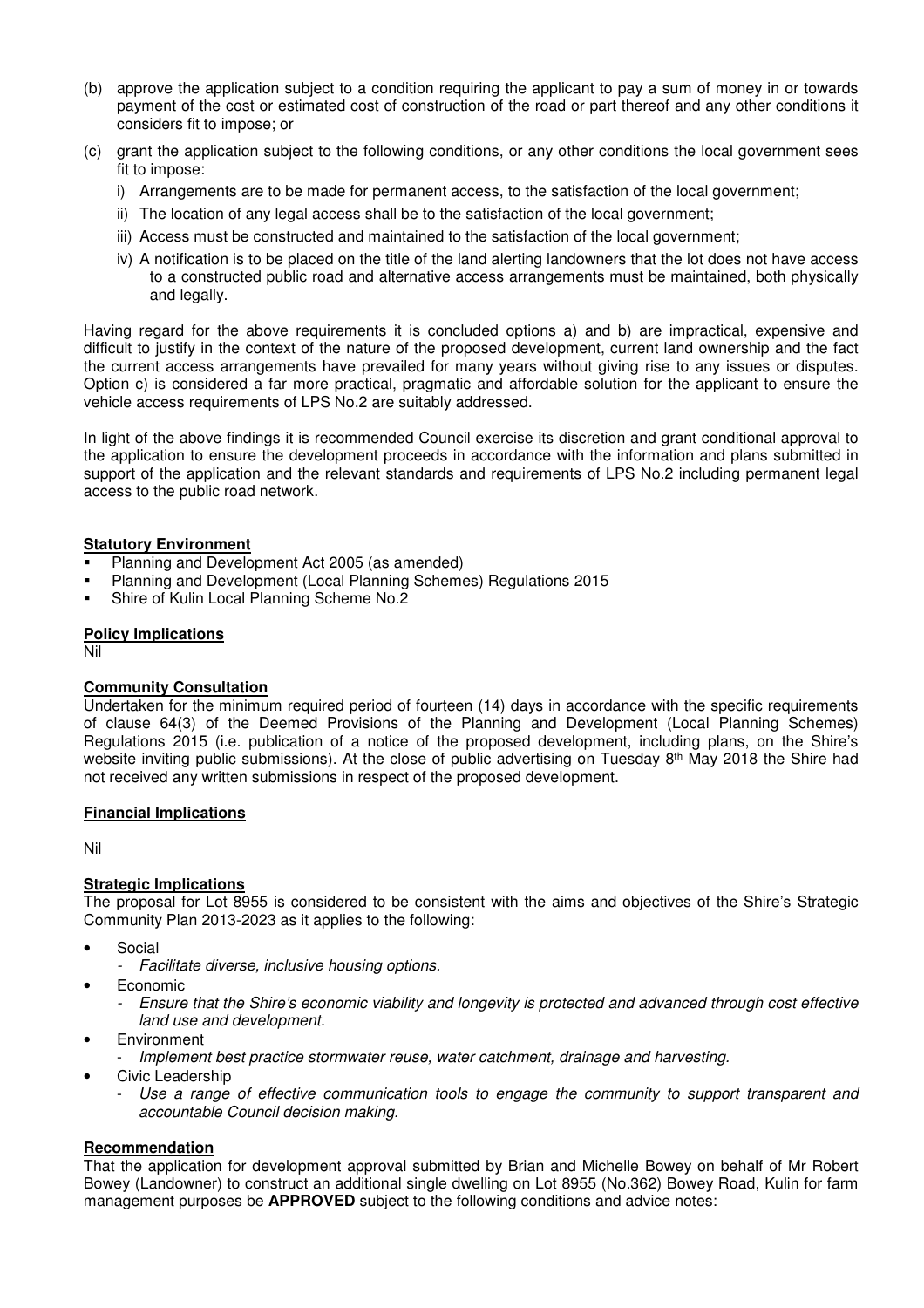# **Conditions**

- 1. The proposed development shall be undertaken in a manner consistent with the information and plans submitted in support of the application unless otherwise approved by Council.
- 2. The proposed additional single dwelling shall only be used to accommodate family members and/or workers employed for agricultural activities on the land (i.e. farm worker accommodation).
- 3. The proposed dwelling shall be provided with an adequate on-site effluent disposal system constructed and maintained to the specifications and satisfaction of the Shire's Chief Executive Officer and the Department of Health.
- 4. The proposed dwelling shall be provided with a water supply tank with a minimum capacity of 90,000 litres and suitable couplings for both domestic consumption and firefighting purposes to the specifications and satisfaction of the Shire's Chief Executive Officer, the Department of Health and Department of Fire and Emergency Services. A minimum of 10,000 litres of water must be stored in the tank at all times for firefighting purposes.
- 5. The current landowner shall enter into a legal agreement with the Shire to ensure a right-of-carriageway easement is prepared and placed on the certificate of title of Lots 13328 and 8955 to provide legal access rights to Lot 8955 through Lot 13328 prior to settlement of any future sale of either of these two lots to another party. This agreement shall be prepared for signing by the parties prior to occupation of the proposed new additional dwelling on Lot 8955. Notice of this easement shall be included on the diagram or plan of survey (deposited plan) for Lots 13328 and 8955 prior to settlement of any future sale of either lot. All costs associated with preparation of the legal agreement in the first instance and registration of the easement prior to any future sale shall be met by the current landowner.
- 6. Following completion and signing of the legal agreement required by Condition 5 of this approval, a notification prepared pursuant to Section 70A of the *Transfer of Land Act 1893* shall be placed on the certificate of title of Lot 8955 prior to occupation of the proposed new additional dwelling on the land. Notice of this notification shall also be included on the diagram or plan of survey (deposited plan) for Lot 8955. The notification is to state as follows:

 *'This lot does not have access to a constructed public road. A legal agreement between the current landowner and the Shire of Kulin has been formulated and signed by the parties requiring the creation of a right-of-carriageway easement at the current landowner's expense to provide legal access rights to Lot 8955 through the adjoining Lot 13328 located immediately south. This easement is required to be registered with Landgate prior to settlement of any future sale of Lot 8955 and/or Lot 13328 to another party.'* 

7. Following completion and signing of the legal agreement required by Condition 5 of this approval, a notification prepared pursuant to Section 70A of the *Transfer of Land Act 1893* shall be placed on the certificate of title of Lot 13328 within 120 days. Notice of this notification shall also be included on the diagram or plan of survey (deposited plan) for Lot 13328. The notification is to state as follows:

 *'A legal agreement between the current landowner and the Shire of Kulin has been formulated and signed by the parties requiring the creation of a right-of-carriageway easement at the current landowner's expense to provide legal access rights from Bowey Road through Lot 13328 to Lot 8955 located immediately north which does not have access to a constructed public road. This easement is required to be registered with Landgate prior to settlement of any future sale of Lot 13328 and/or Lot 8955 to another party.'* 

8. All costs associated with preparation and registration of the notifications required by Conditions 6 and 7 of this approval shall be met by the current landowner.

# Advice Notes

- 1. The development is to be substantially commenced within a period of two (2) years from the date of this approval. If the development is not substantially commenced within this period the approval will lapse and be of no further effect. Where an approval has lapsed, no development shall be carried out without the further approval of the Shire of Kulin having first been sought and obtained.
- 2. This approval is not an authority to ignore any constraint to development on the land which may exist through contract or on title, such as an easement or restrictive covenant. It is the responsibility of the applicant and landowner and not the Shire to investigate any such constraints before commencing development. This approval will not necessarily have regard to any such constraint to development, regardless of whether or not it has been drawn to the Shire's attention.
- 3. This is a development approval of the Shire of Kulin under its Local Planning Scheme No.2. It is not a building permit or an approval to commence or carry out development under any other law. It is the responsibility of the applicant and landowner to obtain any other necessary approvals, consents, permits and licenses required under any other law, and to commence and carry out development in accordance with all relevant laws.
- 4. In accordance with the Building Act 2011 and Building Regulations 2012, suitable demolition and/or building permit applications must be submitted to and approved by the Shire's Building Surveyor prior to the commencement of any demolition, construction or earthworks on the land.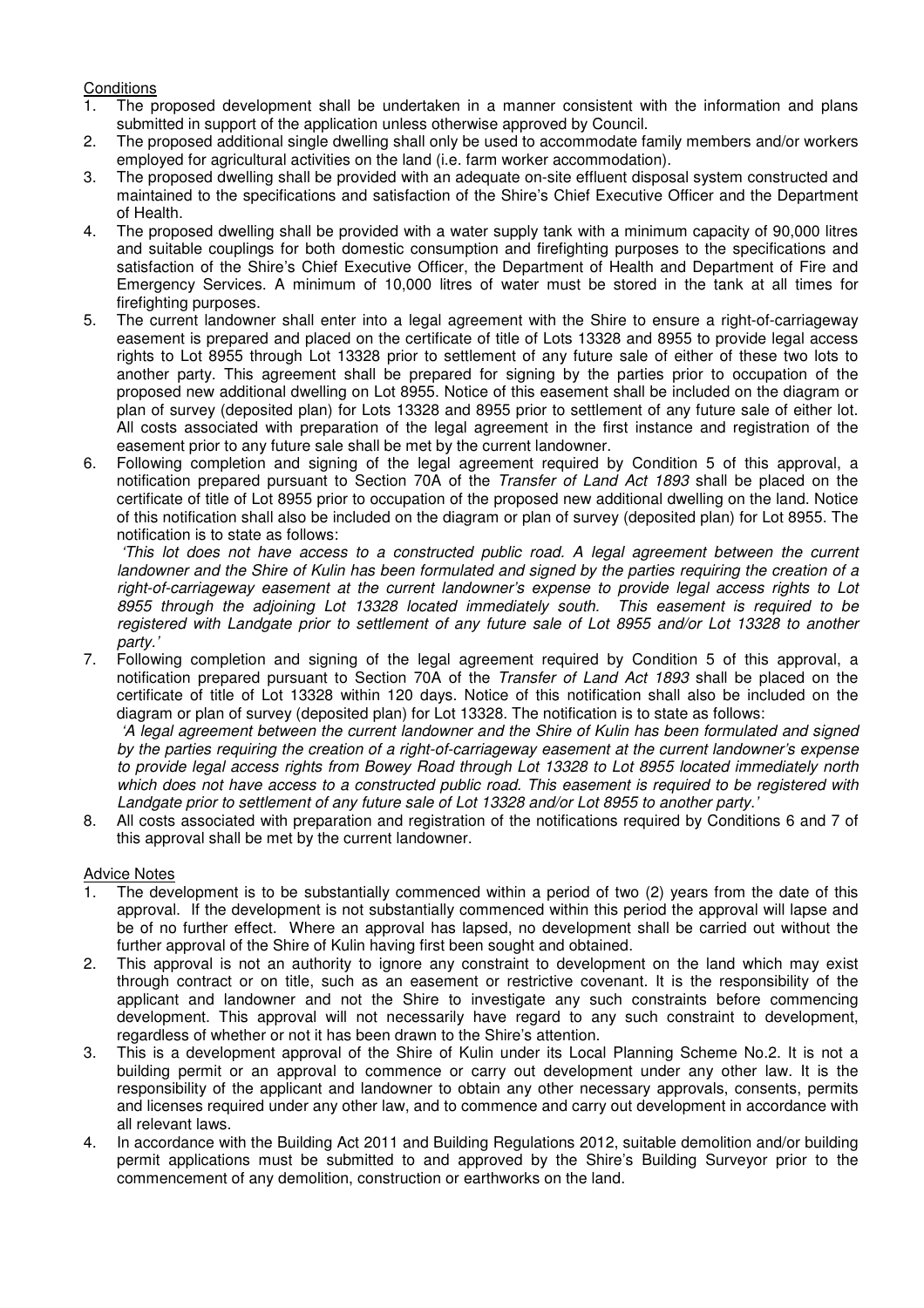- 5. The proposed new dwelling is required to comply in all respects with the National Construction Code of Australia. Plans and specifications which reflect these requirements are required to be submitted with the building permit application.
- 6. Failure to comply with any of the conditions of this development approval constitutes an offence under the provisions of the *Planning and Development Act 2005* and the Shire of Kulin Local Planning Scheme No.2 and may result in legal action being initiated by the local government.
- 7. If the applicant or owner is aggrieved by this determination there is a right of review by the State Administrative Tribunal in accordance with the *Planning and Development Act 2005* Part 14. An application must be submitted within 28 days of the determination.

#### **Voting Requirements**

Simple majority required.

#### **15/0518**

**Moved Cr Robins Seconded Cr Taylor that the application for development approval submitted by Brian and Michelle Bowey on behalf of Mr Robert Bowey (Landowner) to construct an additional single dwelling on Lot 8955 (No.362) Bowey Road, Kulin for farm management purposes be APPROVED subject to the following conditions and advice notes:** 

#### **Conditions**

- **1. The proposed development shall be undertaken in a manner consistent with the information and plans submitted in support of the application unless otherwise approved by Council.**
- **2. The proposed additional single dwelling shall only be used to accommodate family members and/or workers employed for agricultural activities on the land (i.e. farm worker accommodation).**
- **3. The proposed dwelling shall be provided with an adequate on-site effluent disposal system constructed and maintained to the specifications and satisfaction of the Shire's Chief Executive Officer and the Department of Health.**
- **4. The proposed dwelling shall be provided with a water supply tank with a minimum capacity of 90,000 litres and suitable couplings for both domestic consumption and firefighting purposes to the specifications and satisfaction of the Shire's Chief Executive Officer, the Department of Health and Department of Fire and Emergency Services. A minimum of 10,000 litres of water must be stored in the tank at all times for firefighting purposes.**
- **5. The current landowner shall exchange letters now with the Shire to agree to enact the flowing if the property ownership changes beyond the immediate family, to ensure a right-of-carriageway easement is prepared and placed on the certificate of title of Lots 13328 and 8955 to provide legal access rights to Lot 8955 through Lot 13328 prior to settlement of any future sale of either of these two lots to another party. The exchange of letters will be required for signing by the parties prior to occupation of the proposed new additional dwelling on Lot 8955. Notice of this easement shall be included on the diagram or plan of survey (deposited plan) for Lots 13328 and 8955 prior to settlement of any future sale of either lot. All costs associated with preparation of the legal agreement in the first instance and registration of the easement prior to any future sale shall be met by the current landowner.**
- **6. The exchange of letters required by Condition 5 of this approval, shall state as follows:**

 **'This lot does not have access to a constructed public road. A legal agreement between the current landowner and the Shire of Kulin has been formulated and signed by the parties requiring the creation of a right-of-carriageway easement at the current landowner's expense to provide legal access rights to Lot 8955 through the adjoining Lot 13328 located immediately south. This easement is required to be registered with Landgate prior to settlement of any future sale of Lot 8955 and/or Lot 13328 to another party.'** 

**7. Following completion of the exchange of letters required by Condition 5 of this approval, the letter shall be placed on the approved Development Application and the Building License a notification as follows:** 

 **'A legally binding agreement between the current landowner and the Shire of Kulin has been formulated and signed by the parties requiring the creation of a right-of-carriageway easement at the current landowner's expense to provide legal access rights from Bowey Road through Lot 13328 to Lot 8955 located immediately north which does not have access to a constructed public road. This easement is required to be registered with Landgate prior to settlement of any future sale of Lot 13328 and/or Lot 8955 to another party.'** 

**8. All costs associated with preparation and registration of the notifications required by Conditions 6 and 7 of this approval shall be met by the current landowner.**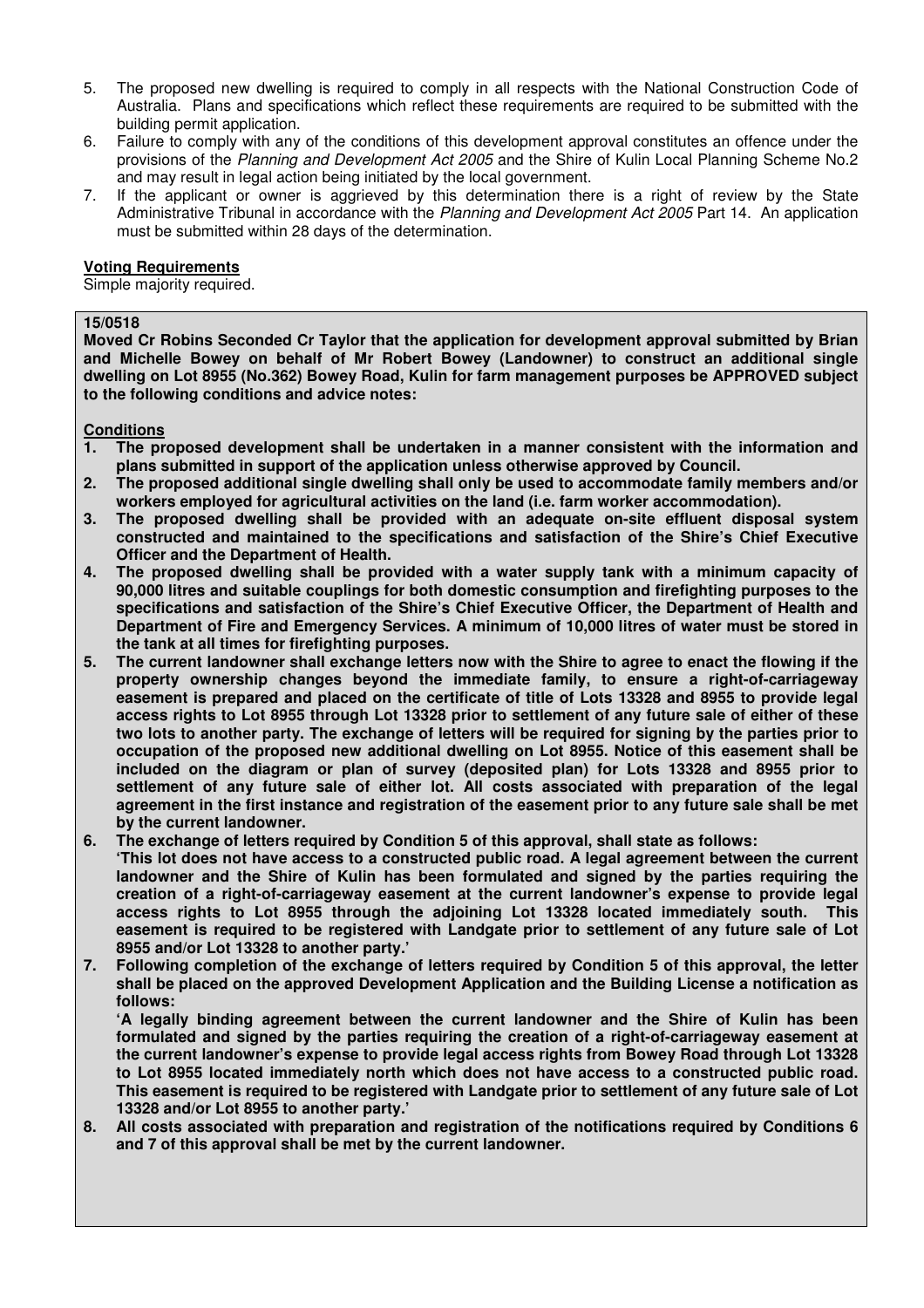#### **Advice Notes**

- **1. The development is to be substantially commenced within a period of two (2) years from the date of this approval. If the development is not substantially commenced within this period the approval will lapse and be of no further effect. Where an approval has lapsed, no development shall be carried out without the further approval of the Shire of Kulin having first been sought and obtained.**
- **2. This approval is not an authority to ignore any constraint to development on the land which may exist through contract or on title, such as an easement or restrictive covenant. It is the responsibility of the applicant and landowner and not the Shire to investigate any such constraints before commencing development. This approval will not necessarily have regard to any such constraint to development, regardless of whether or not it has been drawn to the Shire's attention.**
- **3. This is a development approval of the Shire of Kulin under its Local Planning Scheme No.2. It is not a building permit or an approval to commence or carry out development under any other law. It is the responsibility of the applicant and landowner to obtain any other necessary approvals, consents, permits and licenses required under any other law, and to commence and carry out development in accordance with all relevant laws.**
- **4. In accordance with the Building Act 2011 and Building Regulations 2012, suitable demolition and/or building permit applications must be submitted to and approved by the Shire's Building Surveyor prior to the commencement of any demolition, construction or earthworks on the land.**
- **5. The proposed new dwelling is required to comply in all respects with the National Construction Code of Australia. Plans and specifications which reflect these requirements are required to be submitted with the building permit application.**
- **6. Failure to comply with any of the conditions of this development approval constitutes an offence under the provisions of the Planning and Development Act 2005 and the Shire of Kulin Local Planning Scheme No.2 and may result in legal action being initiated by the local government.**
- **7. If the applicant or owner is aggrieved by this determination there is a right of review by the State Administrative Tribunal in accordance with the Planning and Development Act 2005 Part 14. An application must be submitted within 28 days of the determination.**

 **Carried 8/0** 

Note: The recommendation was amended in the motion to reflect that an exchange of letters with notification documented on the DA and building license; would be sufficient to bind the landowner to the requirement to establish constructed legal access to the Lot if a future change of ownership outside the immediate family is considered.

# **Cr Bowey returned to the Council Chambers at 6.11pm**

# **6.11 Community Resource Centre Funding Cut Response**

**RESPONSIBLE OFFICER:** CEO **FILE REFERENCE:** 05.13 **AUTHOR:** RCMGR Lydia Young – CEO (Edit) **STRATEGIC REFERENCE/S:** 4.1 Civic Leadership **DISCLOSURE OF INTEREST:** NIL

#### **SUMMARY:**

The Department of Primary Industries and Regional Development's (DPIRD) on the 30<sup>th</sup> of April sent out a 'Proposed Funding Approach' which details how funding will be cut across the CRC network.

Unfortunately the Kulin CRC has been allocated the criteria of tier 2 which will reduce the Centre's funding to \$50K per annum– a 50% cut. The proposal was sent with a letter asking committee and staff to provide feedback to DPIRD by cob 20 May 2018. The feedback response has been drafted and attached for Council approval.

#### **BACKGROUND & COMMENT:**

Refer to attachment 12 – CRC Feedback Form

#### **FINANCIAL IMPLICATIONS:**

The proposal will reduce the CRC's funding by \$50K per annum to \$50K per annum.

# **STATUTORY AND PLANNING IMPLICATIONS:**

Nil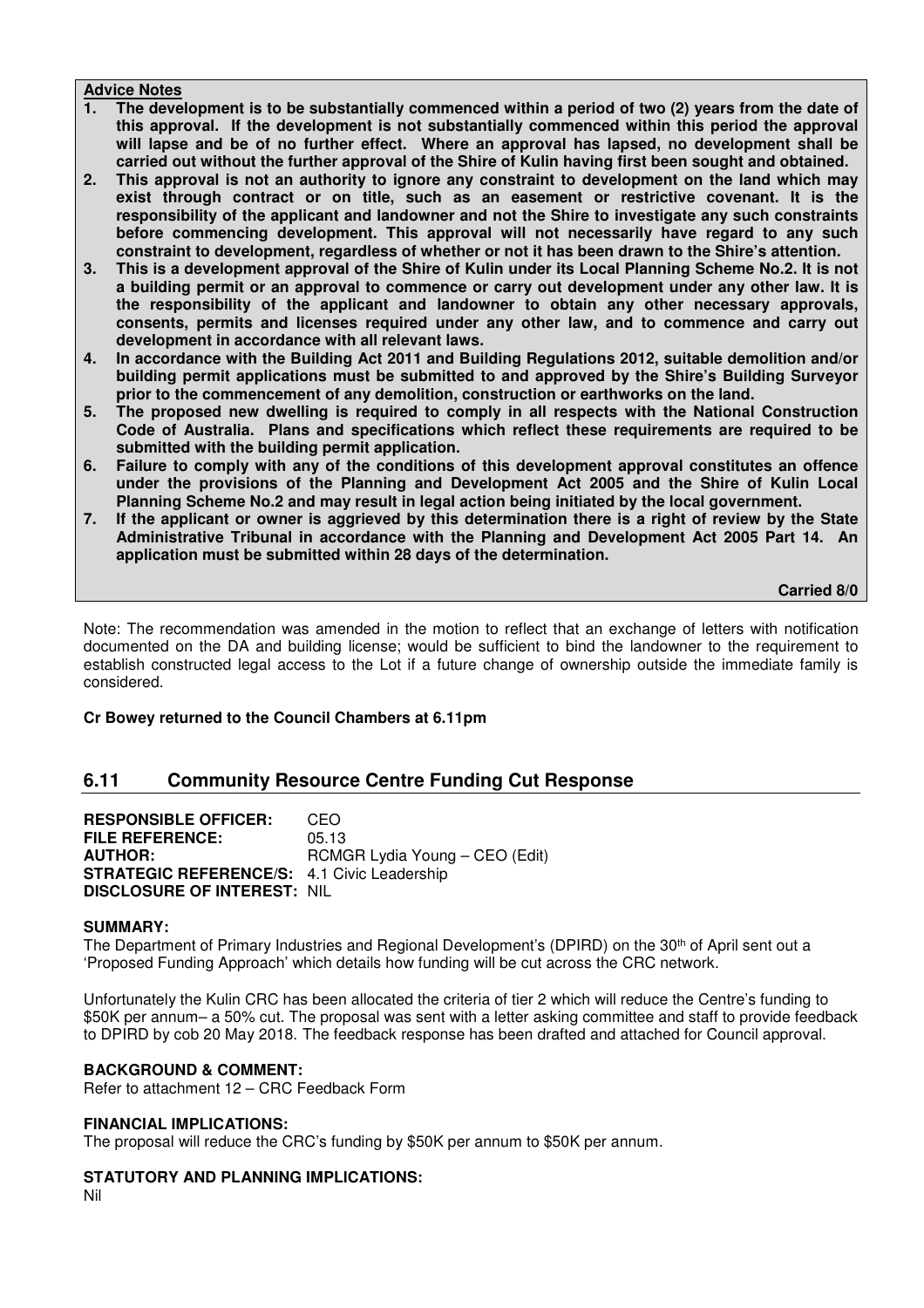# **POLICY IMPLICATIONS:**  Nil **COMMUNITY CONSULTATION:**

Nil

#### **WORKFORCE IMPLICATIONS:**

A reduction in operating hours for the CRC will reduce the Manager's hours, to maintain a FTE manager additional hours would have to be found.

The trainee program would end. Insufficient budget to allow for CRC to have a trainee.

#### **OFFICER'S RECOMMENDATION:**

That Council endorse the feedback response for return to the Department of Primary Industries by the 20 May 2018.

# **VOTING REQUIREMENTS:**

Simple majority required.

#### **16/0518**

**Moved Cr Smoker Seconded Cr Robins that Council endorse the feedback response for return to the Department of Primary Industries by 20 May 2018.** 

 **Carried 9/0** 

# **6.12 Adoption of Fees and Charges 2018/19**

**RESPONSIBLE OFFICER:** DCEO **FILE REFERENCE:** 12.04 **AUTHOR:** DCEO **STRATEGIC REFERENCE/S: DISCLOSURE OF INTEREST:** Nil

#### **SUMMARY:**

A schedule of proposed fees & charges for the 2018/19 financial year is attached to the agenda. A hard copy will be presented to Council at the meeting.

# **BACKGROUND & COMMENT:**

In accordance with Section 6.16 of the *Local Government Act 1995*, a Local Government may impose and recover a fee or charge for any goods or service it provides or proposes to provide. Fees and charges can be imposed or amended during the year, but only by an absolute majority decision of Council.

Significant changes which have been made to the 2018/19 User Fees & Charges have been highlighted in yellow.

Charges which are no longer applicable have been removed and other minor charges have been made relating to rounding.

#### **FINANCIAL IMPLICATIONS:**

The schedule of fees and charges has been reviewed with the view of maintaining revenues at the required level to meet service needs and community expectations.

# **STATUTORY AND PLANNING IMPLICATIONS:**

Nil

# **POLICY IMPLICATIONS:**

Nil

**COMMUNITY CONSULTATION:**

Nil

#### **WORKFORCE IMPLICATIONS:** Nil

# **OFFICER'S RECOMMENDATION:**

- 1. That Council adopt and incorporate the proposed schedule of fees and charges.
- 2. That the proposed fees and charges take effect 1 July 2018.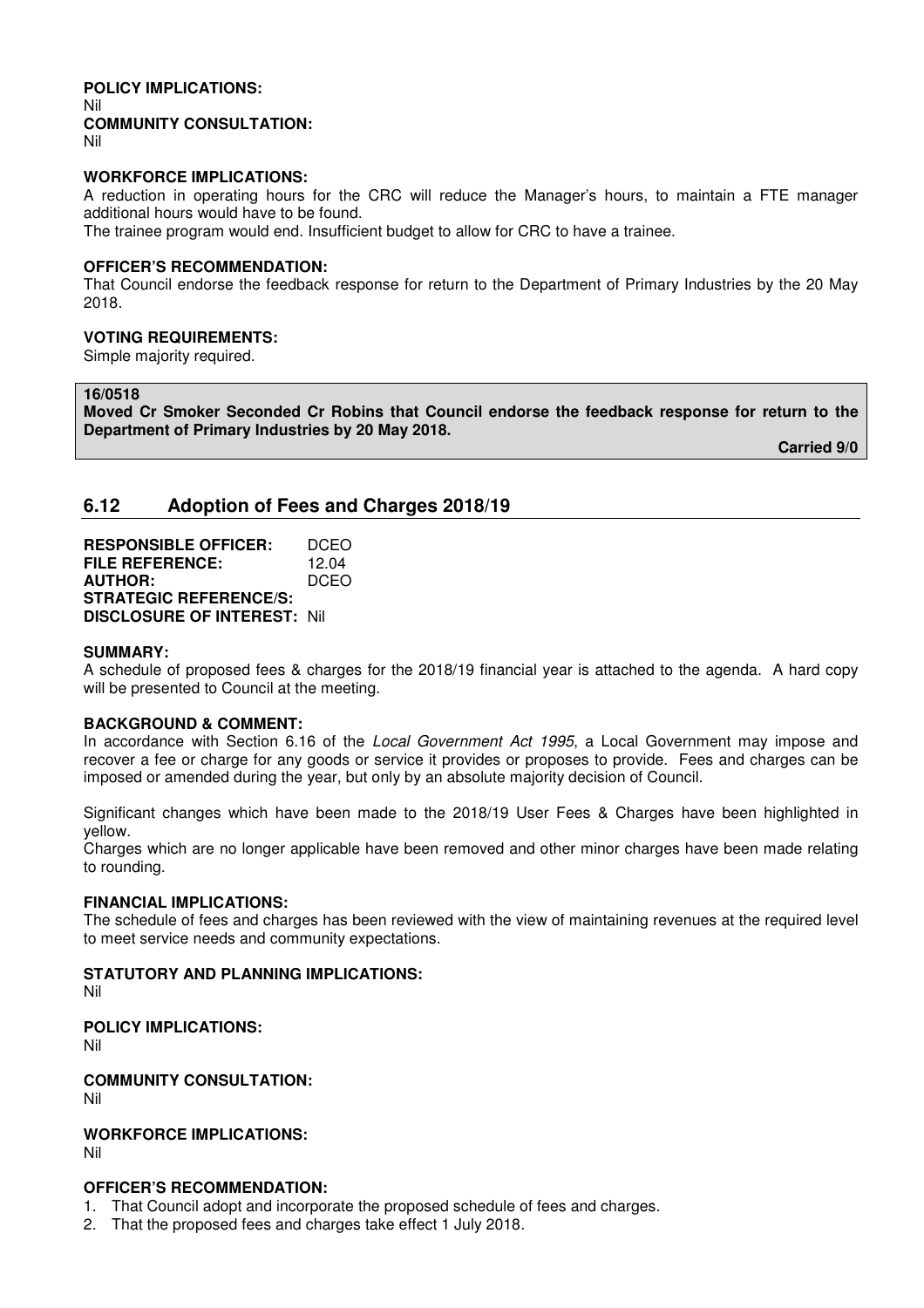#### **VOTING REQUIREMENTS:**

Absolute majority required.

**17/0518** 

**Moved Cr Taylor Seconded Cr Varone that** 

**1. Council adopt and incorporate the proposed schedule of fees and charges including the following amendments; change cemetery internment and reopening fees to \$500, and update Private Works rates to reflect September 2017 motion and CPI/Wages increases.** 

**2. that the proposed fees and charges take effect 1 July 2018.** 

 **Carried 9/0** 

Note: The recommendation was changed in the motion to increase cemetery fees and to reflect changes in Private Work rates adopted in September 2017.

# **7 COMPLIANCE**

# **7.1 Compliance Reporting – General & Financial Compliance April 2018**

| <b>NAME OF APPLICANT:</b>           | CEO.                                                                             |
|-------------------------------------|----------------------------------------------------------------------------------|
| <b>RESPONSIBLE OFFICER:</b>         | CEO                                                                              |
| <b>FILE REFERENCE:</b>              | 12.05 Compliance 12.06 – Accounting Compliance                                   |
|                                     | <b>STRATEGIC REFERENCE/S:</b> CBP 4.1 Civic Leadership, 4.1.8 Compliance methods |
| <b>AUTHOR:</b>                      | CEO/DCEO                                                                         |
| <b>DISCLOSURE OF INTEREST: Nill</b> |                                                                                  |

#### **SUMMARY:**

This report addresses General and Financial Compliance matters for April 2018. This process is not definitive, each month additional items and/or actions may be identified that are then added to the monthly checklist. Items not completed each month e.g. quarterly action - will be notations.

The report provides a guide to the compliance requirements being addressed as part of staff workloads and demonstrates the degree of internal audit being completed.

#### **BACKGROUND & COMMENT:**

The Compliance team and works staff commence the monthly compliance effort immediately after the Shire meeting each month. At that time, the executive support officer will email the assigned staff member their compliance requirements for the coming month.

As the month progresses, staff in conjunction with their manager, the CEO or DCEO will determine the extent of work/action needed to complete items. During Agenda week, the Compliance Team again meets to ensure the monthly report/list is reviewed and that compliance items are completed. In preparing the Agenda report, the CEO or DCEO will sign off on completed items.

Prior month items not completed previously will be reported in the following month so Council remains aware of what items are still outstanding. *(Refer to Table attached)* 

Items outstanding for February 2018.

*Fair Value Calculations and Inclusion in reporting- Roads – In-house reporting this year – to be ready for annual statements in October – underway roads data pick-up April 2018.- Completed*

Items outstanding for March 2018. *FBT Return – Due Mid May 2018 - Completed Hazardous Chemical Check – Check done – report identified issues – PSS report - Refer WM report – plans for 2018/19 - Completed EHO Fees and Charges – May 2018 Agenda – Completed* 

**Items Outstanding for April**  *Confirm Interim Audit – DCEO still to confirm dates Key to Kulin reimbursement – To be completed June Spray Water Catchments – Airport completed – remainder to be done after growth evident Pool - Take down shade sails – has been put off twice, staff not available, will be completed soon Water Licenses – Renew Water Reuse Licenses – still discussing future needs with Water Corp*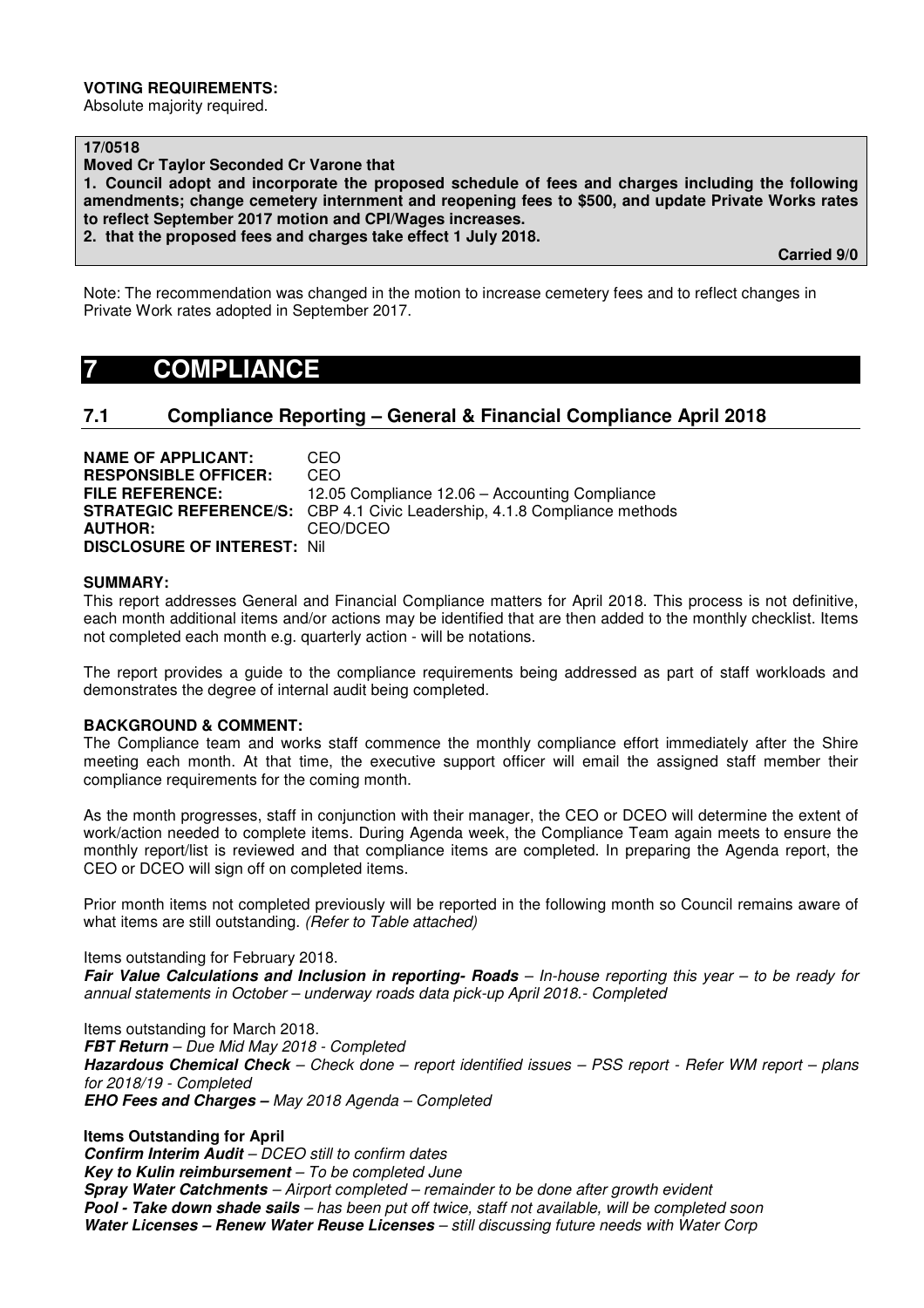#### **FINANCIAL IMPLICATIONS:**

In terms of meeting compliance - normal administration expense. There may be items that require additional administrative effort to complete or require external assistance to resolve. In those cases, individual financial implications will be reported.

# **STATUTORY AND PLANNING IMPLICATIONS:**

Nil

#### **POLICY IMPLICATIONS:**

Identified as necessary – this report Nil

#### **COMMUNITY CONSULTATION:**

Nil

# **WORKFORCE IMPLICATIONS:**

Nil

#### **OFFICER'S RECOMMENDATION:**

That Council receive the General & Financial Compliance Report for April 2018 and note the matters of noncompliance.

#### **VOTING REQUIREMENTS:**

Simple majority required.

# **18/0518**

**Moved Cr Robins Seconded Cr Taylor that Council receive the General & Financial Compliance Report for April 2018 and note the matters of non-compliance.** 

 **Carried 9/0** 

# **7.2 Compliance Reporting – Delegations Exercised – April 2018**

**NAME OF APPLICANT:** CEO **RESPONSIBLE OFFICER:** CEO **FILE REFERENCE:** 12.05 - Compliance **STRATEGIC REFERENCE/S:** CBP 4.1 Civic Leadership, 4.1.8 Compliance methods **AUTHOR:** CEO **DISCLOSURE OF INTEREST:** Nil

#### **SUMMARY:**

To report back to Council actions performed under delegated authority for the period ending 30 April 2018.

To provide a comprehensive report listing of the delegations able to be exercised following adoption of a more substantial array of delegations in June 2017.

# **BACKGROUND & COMMENT:**

This report is prepared for Council detailing actions performed under delegated authority by the respective officers under each of the delegation headings:

#### **ADMINISTRATION**

| <b>Policy Delegation</b> | <b>Officers</b> |
|--------------------------|-----------------|
|                          |                 |

- A1 Acting Chief Executive Officer<br>
A2 Agreements for Payments of Debts to Council (CEO/DCEO)
- A2 Agreements for Payments of Debts to Council (CEO/<br>A3 Casual Hirer's Liability (CEO)
- A3 Casual Hirer's Liability
- A4 Complaint Handling<br>
A5 Fees & Charges Discounts<br>
(CEO/
- 
- A6 Investment of Surplus Funds<br>
A7 IT & Social Media Use Of (CEO) (CEO)
- A7 IT & Social Media Use Of (CEO)
- A8 Legal Advice, Representation & Cost Reimbursement (CEO)
- A9 Payments from Municipal and Trust Funds (CEO to numerous staff orders)
- A10 Use of Common Seal (CEO)
- A<sub>11</sub> Writing Off Debts (CEO) No. 2014
- A12 Housing (CEO)
- A13 Procedure for Unpaid Rates Finance (CEO)
- (CEO/DCEO/MW/MLS/CRC)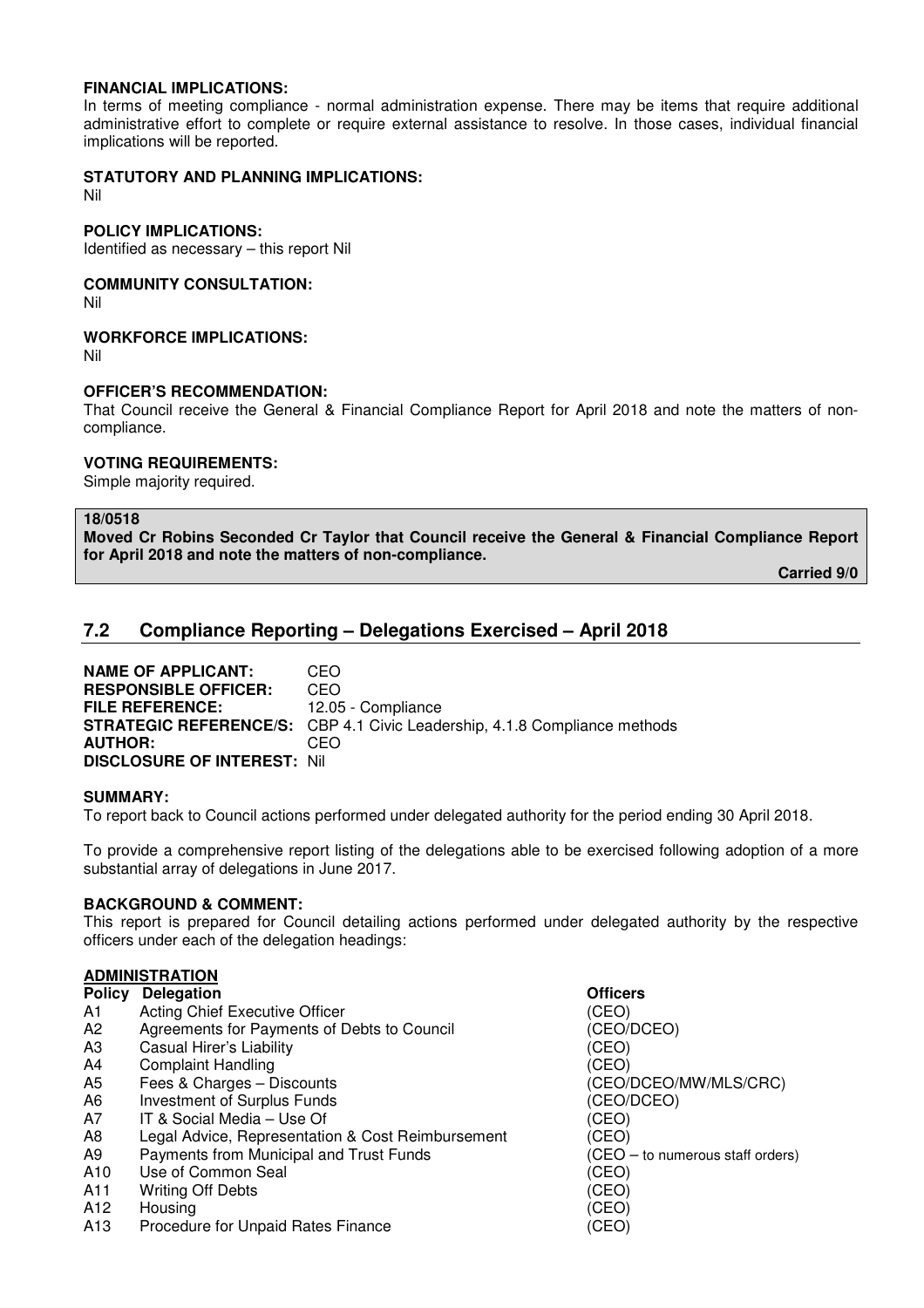|                 | <b>GOVERNANCE</b>                                          |                              |
|-----------------|------------------------------------------------------------|------------------------------|
| G1              | Applications for Planning Consent                          | (CEO)                        |
| G <sub>2</sub>  | <b>Building Licences and Swimming Pools</b>                | (EHO/Building Surveyor)      |
| G3              | Cemeteries Act 1986                                        | (CEO)                        |
| G4              | Health Act 1911 Provisions                                 | (EHO)                        |
|                 | <b>HUMAN RESOURCES</b>                                     |                              |
| H1              | Grievance Procedures                                       | (CEO)                        |
|                 | <b>COMMUNITY SERVICES</b>                                  |                              |
| C <sub>1</sub>  | Bushfire Control – Shire Plant for Use of                  | (CEO)                        |
| C <sub>2</sub>  | Bushfire Control - Plant Use for Adjoining Shires          | (CEO)                        |
| C <sub>3</sub>  | Bushfire Prohibited / Restricted Burning Periods - Changes | (Shire President/CEO)        |
| C4              | <b>Bushfire Training Administration</b>                    | (CEO)                        |
| C <sub>5</sub>  | Cat Ownership Limit - Cat Control                          | (CEO)                        |
| C6              | Dog Control - Attacks                                      | (CEO)                        |
| C7              | Dog Ownership Limit - Dog Control                          | (CEO)                        |
| C8              | Sea Containers Use of - Town Planning                      | (CEO)                        |
| C <sub>9</sub>  | <b>Second Hand Dwellings</b>                               | (CEO)                        |
| C10             | <b>Temporary Accommodation</b>                             | (CEO)                        |
| C11             | Unauthorised Structures - Building Control                 | (CEO)                        |
| C12             | Kulin Bush Races                                           | (Kulin Bush Races Committee) |
| C <sub>13</sub> | <b>Freebairn Recreation Club Committee</b>                 | (FRC Club Committee)         |
| C14             | Kulin Child Care Centre Management Committee               | (KCCC Mgmt. Committee)       |
| C <sub>15</sub> | General - Community Services Practices                     | (CEO)                        |
| <b>WORKS</b>    |                                                            |                              |
| W1              | <b>Gravel Supplies</b>                                     | (MW)                         |
| W <sub>2</sub>  | Roads - Clearing                                           | (CEO)                        |
| W <sub>3</sub>  | Roads - Damage to                                          | (MW)                         |
| W4              | Roads - Roadside Markers - Management of                   | (MW)                         |
| W <sub>5</sub>  | Stormwater Drainage                                        | (MW)                         |
| W <sub>6</sub>  | <b>Street Trees</b>                                        | (CEO)                        |
| W7              | Streetscape – Improvements                                 | (CEO)                        |
| W8              | Roadside Burning                                           | (MW)                         |

- 
- W9 Temporary Road Closures<br>W10 General Works Practices Approvals<br> General – Works Practices Approvals

# **COMMENT:**

The following details the delegations exercised within the Shire relative to the delegated authority for the months of April 2018 and are submitted to Council for information (excluding delegations under A9, Payments – refer to individual order and payment listed in Accounts paid).

#### **A6 Investment of Surplus Funds (DCEO)** – Local Government Act 1995, section 6.14 Municipal funds

| vpe          | Rate | Deposit/(Withdrawal) |
|--------------|------|----------------------|
| At Call      | .5%  | (150.000)            |
| Term Deposit | .65% | 250,000              |
|              |      |                      |

# **STATUTORY ENVIRONMENT:**

*Building Act 2011 Bushfires Act 1954 Cemeteries Act 1986 Health (Asbestos) Regulations 1992; Health (Miscellaneous Provisions) Act 1911; Local Government Act 1995 Public Health Act 2016 Shire of Kulin TPS2 Town Planning Development Act Town Planning Scheme Trustees Act, Part III, Criminal Procedure Act 2004;*